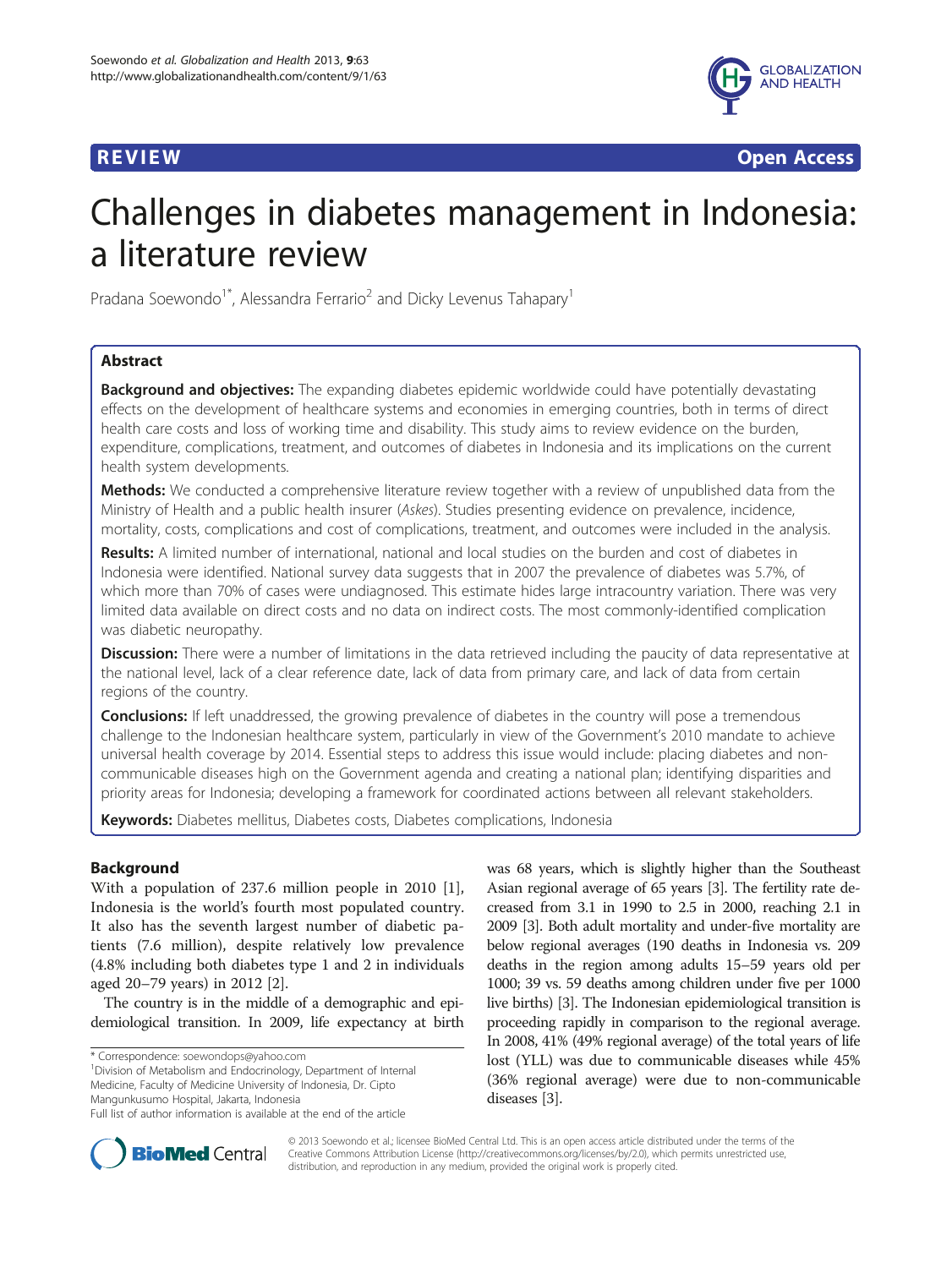However, marked geographical variations exist. While infectious diseases and child mortality are still very prevalent in the eastern provinces of Indonesia, Java and Bali are starting to experience a higher burden of noncommunicable diseases (NCDs) [[4\]](#page-15-0).

The rising prevalence of diabetes has become a major problem worldwide and affects more than 132.2 million in the Western Pacific region (more people than in any other region) [\[2](#page-15-0)]. Non-communicable diseases are estimated to account for 63% of all deaths in Indonesia [\[5](#page-15-0)]. Cardiovascular disease contributed to 30% of the total number of deaths followed by cancers (13%), and diabetes (3%) [\[5](#page-15-0)]. The epidemiological and nutritional transitions have played a major role in these trends [\[6\]](#page-15-0).

Indonesia's struggle to develop a responsive healthcare system is exacerbated by an environment where health insurance coverage is incomplete. The Government aims to achieve universal health coverage by 2014 by progressively covering the remaining 139.9 million uninsured citizens through Askeskin/Jamkesmas [\[7](#page-15-0)].

The main government health insurance programmes are Askeskin/Jamkesmas, which is the national health insurance scheme for the poor or nearly poor (76.4 million beneficiaries representing 32% of the population in 2010). Askes provides health insurance for civil servants and retired army forces (16.5 million beneficiaries representing 7% of the population in 2010). Jamsostek provides coverage for formal sector workers (5.0 million beneficiaries representing 2% of the population in 2010) [[8](#page-15-0)]. Meanwhile, about 3% of the population is covered by private health insurance [\[4\]](#page-15-0).

Due to the potentially devastating effects of the diabetes epidemic to the development of the Indonesian health system and economy (both in terms of direct health care costs and loss of working time and disability), this study aims to review evidence on the burden, expenditure, complications, treatment, and outcomes of diabetes in Indonesia and its implications on the current health system developments.

To our knowledge, no such study had been published at the time of writing. Reviewing available evidence at regular intervals is crucial to assess the situation and to inform policies and programme implementation. This is particularly relevant at this point in time, as the Government of Indonesia is preparing its national plan for diabetes. This literature review thus aims to address this important literature gap by reviewing and critically assessing available evidence, and making recommendations on areas of diabetes management which need to be strengthened.

## Methods

We reviewed available evidence and summarised available data sources on: the prevalence of type 1 and type 2 diabetes and gestational diabetes; the incidence, direct and indirect costs of diabetes; prevalence of complications

(diabetes retinopathy, neuropathy, nephropathy, chronic kidney disease, and vascular complications including diabetic foot); cost of complications; treatment regimens and use of renal transplantation and impact outcomes such as HbA1c levels; frequency of checks for complications and glucose monitoring. Further, we reviewed available national guidelines for diabetes, available policies and national programmes, and searched for any available evidence on the impact of smoking, tuberculosis (TB), HIV, and fasting during Ramadan on health outcomes for diabetic patients. Where such information was available, we distinguished between diabetes type 1 and 2.

A comprehensive literature review on diabetes care management was conducted in February 2012. The following key words were used ((diabetes[Title/Abstract] OR "chronic kidney" OR "renal disease") AND Indonesia [Title/Abstract]) OR (("Diabetes Mellitus"[Mesh] OR "Diabetes Mellitus, Type 2"[Mesh] OR "Diabetes Mellitus, Type 1"[Mesh]) AND "Indonesia"[Mesh]) in PubMed. Diabetes, prevalence, treatment, complications, chronic kidney, renal disease, direct cost, indirect cost, health insurance, health system, Indonesia were used in Google and local journals. We did not put any time limits or language restrictions on our search and all articles identified up to February 2012 were included.

Additional articles were identified from the references in the retrieved literature.

We also retrieved unpublished data from the Ministry of Health Republic of Indonesia and Askes. In addition, we also included presentations from symposia on diabetes.

Studies presenting evidence (whether primary or secondary) on prevalence, incidence, mortality, costs, complications and cost of complications, treatment, outcomes (e.g. blood glucose control) were included in the analysis.

If data on costs were only reported in Indonesian Rupee (IDR), we converted the amounts into USD\$ using the corresponding historical conversion rate from the OANDA website [\(http://www.oanda.com/currency/](http://www.oanda.com/currency/historical-rates/) [historical-rates/\)](http://www.oanda.com/currency/historical-rates/).

## Results

We retrieved 93 studies in PubMed: 69 were excluded through title screening, one was excluded through abstract screening because they did not meet inclusion criteria. A total number of 23 peer-reviewed papers were included in the analysis (Table [1](#page-2-0)). Four additional peerreviewed papers were identified through Google search. Another 11 articles were identified through reference searching in other articles. This was complemented by grey literature such as reports and presentations.

### Data sources

A limited number of data sources on the burden and management of diabetes in Indonesia were identified.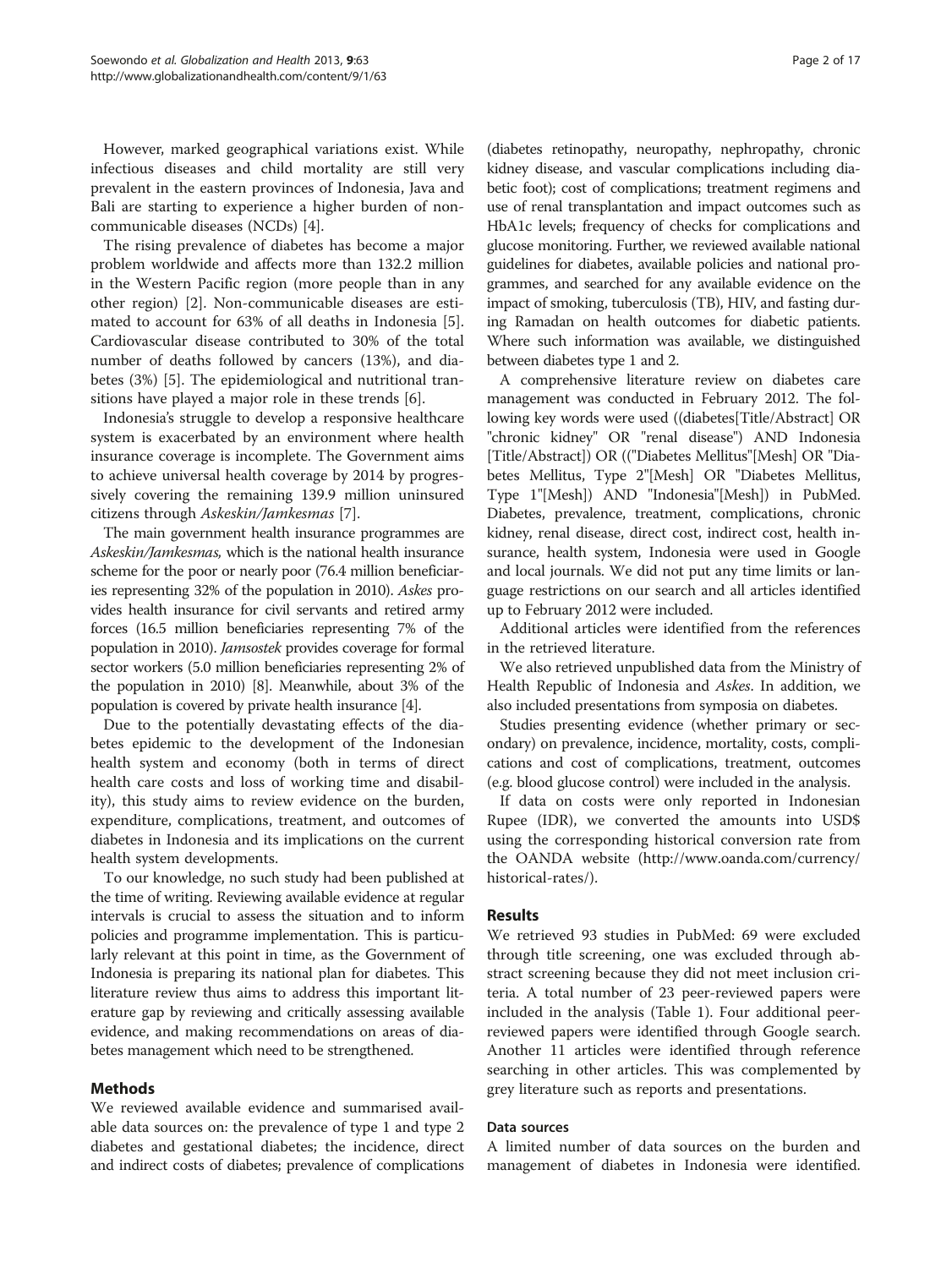#### <span id="page-2-0"></span>Table 1 Literature

| Area of diabetes<br>management | Number of<br>references<br>retrieved | <b>References</b>                                          |
|--------------------------------|--------------------------------------|------------------------------------------------------------|
| Prevalence                     | 8                                    | $[9 - 16]$                                                 |
| Incidence                      | ∩                                    |                                                            |
| Mortality                      |                                      | $[17]$                                                     |
| Costs                          | 3                                    | $[18 - 20]$                                                |
| Complications                  | 14                                   | [18,21-32] and unpublished<br>observations from Yunir 2008 |
| Costs of<br>complications      | 5                                    | [20.22.33-35]                                              |
| Treatment                      | 6                                    | $[21, 26, 35 - 38]$                                        |
| Outcomes                       | 7                                    | $[18,21,26,36,39-41]$                                      |

These included international studies, national surveys, and studies.

## Diab care

DiabCare Asia is an international collaboration between Novo Nordisk Asia Pacific, Singapore, BioRad Pacific, Hong Kong and diabetes associations in participating Asian countries. The aim of this partnership is to collect evidence on disease pattern, management, control status, and complications of diabetes in the Asian diabetes population.

DiabCare in Indonesia was conducted in 1997, 1998, 2001, 2003, and 2008 to estimate the prevalence of diabetes and its complications and to investigate treatment outcomes [\[26\]](#page-15-0). In addition, DiabCare 2003 and 2008 also evaluated the quality of life of patients with diabetes.

#### International diabetes management practices study (IDMPS)

The IDMPS is one of the largest population-based studies of diabetes patients in developing countries. This cross-sectional study aimed to estimate resource use for diabetes type 2 and risk factors for hospitalisation, inpatient days, emergency visits, and absenteeism in 24 countries in Africa, Asia, Latin America and the Middle East [[18\]](#page-15-0).

## National basic health research (Riskesdas)

The Riskesdas survey was commissioned by the National Institute of Health and Research (NIHRD) to provide evidence for policy-makers on key health areas such as health status, nutrition status, health environment, health attitude, and various health service utilisation aspects. Evidence collected includes nationally representative indicators together with some district/city level indicators based on a sample of 258,284 households comprising 972,989 individuals. In 2007, for the first time blood glucose was measured allowing for the estimation of diabetes prevalence. For this purpose, blood samples were collected from 24,417 urban residents aged 15 and over [[16\]](#page-15-0). The next round of data collection as part of Riskesdas is planned for 2013.

## A1CHIEVE

A1chieve was a large multicountry observational study on the use of insulin in DMT2 patients in real-life. The aim was to evaluate the safety and effectiveness in routine clinical practice between 2009 and 2010 of three insulin analogues manufactured by Novo Nordisk. The study recruited 66,726 people across 3,166 centres in 28 countries covering the four continents (Asia, Africa, South America, and Europe). The primary aim of the study was to assess the adverse event profile of the three insulins in routine clinical practice, including rates of hypoglycaemia. In addition, effectiveness (HbA1c, fasting plasma glucose, and postprandial plasma glucose) and patient quality of life outcomes were measured [\[42\]](#page-16-0).

## Askes

Most direct cost information available is unpublished data from the health insurer Askes.

## Jakarta primary non-communicable disease risk factors surveillance (Jakarta NCD-S)

The Jakarta NCD-S study is the result of a collaboration between the Ministry of Health and the University of Indonesia started in 2006 [\[43\]](#page-16-0). Data collected include the prevalence of diabetes and its risk factors and complications [\[43-45](#page-16-0)].

### Indonesian renal registry

A national registry for end stage renal disease has been established by the Indonesian Society of Nephrology (PERNEFRI) to collect information on the prevalence and incidence of end stage renal disease [[22,34,](#page-15-0)[46\]](#page-16-0).

#### Studies

A few local cross-sectional studies on the prevalence of diabetes and its complications were identified. These studies investigated the prevalence and risk factors in a remote island in the eastern part of the country [\[12](#page-15-0)]; prevalence in population sub-groups [[9\]](#page-15-0); prevalence and risk-factors for diabetes in northern Jakarta [[15](#page-15-0)]; childhood diabetes cases in a hospital [\[13\]](#page-15-0); prevalence of decreased renal function among diabetes type 2 patients [[25\]](#page-15-0); prevalence of diabetes foot [[24](#page-15-0)]; and the incidence and prevalence of end-stage renal disease [\[22,34\]](#page-15-0).

Evidence from secondary sources identified in this study and the authors' own knowledge suggest that an unknown number of local studies on the prevalence of diabetes in Indonesia remain unpublished. We could identify some of these studies from secondary sources; however, information on the study methodology and other important parameters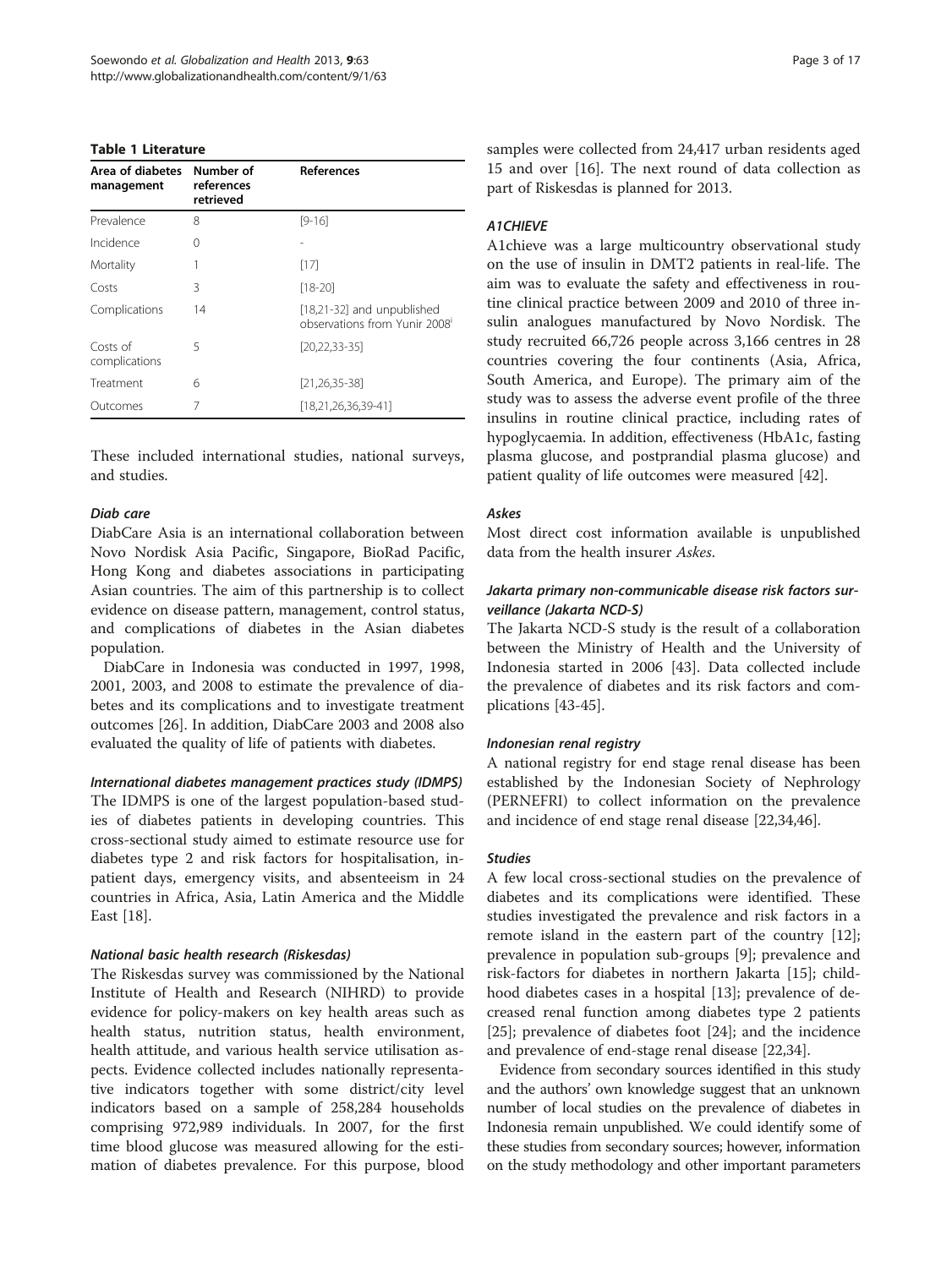such as time and location were often missing from secondary sources limiting the use and comparability of such data.

Local studies are complemented by international efforts such as the PAD-SEARCH, an international study on the prevalence of peripheral arterial disease in Asian type 2 diabetes patients [\[23](#page-15-0)] and multi-country studies on the prevalence of complications and outcomes of diabetes type 1 in children [\[21\]](#page-15-0) and type 2 [\[36\]](#page-15-0) in youth.

Other articles presented findings from secondary data sources: Riskedas 2007 [\[10,11\]](#page-15-0), diabetes complications and outcomes from DiabaCare 2008 survey [[26\]](#page-15-0), and a review reported results from unpublished epidemiological studies [\[14](#page-15-0)].

In addition to data from Askes, a few local studies addressing direct cost of diabetes were also identified [[19,20,33,](#page-15-0)[47\]](#page-16-0).

### Diabetes prevalence

According to the International Diabetes Federation (IDF), the national prevalence of diabetes in Indonesia was 4.8% in 2012 (the international comparative prevalence was 5.1% in 2012) [[2\]](#page-15-0). More than half of all diabetes cases (58.8%) were underdiagnosed in 2012 [[2\]](#page-15-0). The proportion of urban and rural cases was almost the same, although slightly higher in urban areas (1.1 urban : rural ratio in 2012) and it is expected to increase to an estimated 1.6 urban : rural ratio by 2030 [\[2](#page-15-0)].

Data from the 2007 Indonesian National Basic Health Research (Riskesdas), found a prevalence of diabetes of 5.7%, with more than 70% undiagnosed diabetes cases [[16\]](#page-15-0) (Table [2\)](#page-4-0). However, this estimate hides large variation within the country with the lowest prevalence in the province of East Nusa Tenggara (1.8%) and the highest in the provinces of West Kalimantan and North Malaku (11.1%) [\[16](#page-15-0)].

A very high prevalence of diabetes mellitus (19.6%) was found in the suburban population of Ternate, a small remote island in Eastern Indonesia in 2008 [[12](#page-15-0)]. This finding supports results from Riskesdas 2007 which identified the North Moluccas province (to which the city of Ternate belongs), jointly together with West Kalimantan, to be the provinces with the highest rates of diabetes prevalence [[16](#page-15-0)]. Marriage between close relatives is common in this area and can lead to diabetes inheritance; indeed multivariate analysis showed that a family history of diabetes was a risk factor for diabetes in the study [[12](#page-15-0)].

Epidemiological studies in urban areas of Indonesia showed a marked increase of diabetes prevalence in the last 30 years. Diabetes prevalence in Jakarta rose from 1.7% in 1982 to 5.7% in 1993, and then more than doubled to 12.8% in 2001 [[48](#page-16-0)]. A study in Ujung Pandang also showed similar results [[48\]](#page-16-0). In contrast, a study in the rural area of Ende found a much lower prevalence of 1.56% (Soebardi 2011, unpublished observations).

This urban vs. rural divide concerning the burden of diabetes is supported by a study on the causes of death in an urban (Surakarta) and rural city (Pekalongan) in Indonesia. In this study, diabetes was identified as the second main cause of death in the urban municipality (representing 8.5% of all deaths) but was not one of the main causes of death in the rural municipality [\[17\]](#page-15-0). At the national level, diabetes was identified as the third main cause of death after stroke and hypertension, ahead of cancer and chronic obstructive pulmonary disease [\[11,16,](#page-15-0)[49](#page-16-0)].

In terms of risk factors, studies identified age, central obesity, hypertension and smoking habits as risk factors for undiagnosed diabetes [\[10](#page-15-0)] and dyslipidaemia as a risk factor in newly diagnosed patients in comparison to nondiabetic patients [\[43\]](#page-16-0). Although no formal statistical testing was conducted, prevalence of diabetes increased with age, was higher in women, people with no primary education, housewives, jobseekers, followed by employees and entrepreneurs according to Riskesdas 2007 [\[16\]](#page-15-0). This finding seems to indicate that diabetes affects the less affluent and the affluent alike. However, in the same study, diabetes prevalence was found to rise with increasing levels of household expenditure per capita [\[16\]](#page-15-0).

There is very little evidence on the prevalence of gestational diabetes mellitus in the country. One study using WHO criteria estimated a prevalence of 9.8% in 1998 (unpublished study, findings reported in [[50](#page-16-0)], gestational week was not specified) and a previous study using Sullivan and Mahan criteria reported a prevalence of 1.9- 3.5% (unpublished study, findings reported in [[50,51\]](#page-16-0), no information on reference year or gestational week).

## Diabetes costs

At the time of writing there was no published evidence on the national direct costs of diabetes. However, there are a few local studies (mostly from individual hospitals) on diabetes costs and also unpublished national data from Askes. In addition to that, the IDMPS study offers some insights into diabetes-related resources use. There is no published evidence on the indirect costs of diabetes.

### Local studies

A study on the costs of diabetes of 100 diabetic patients at Kodya hospital Yogyakarta (secondary health care facility) was conducted in 2004. Monthly mean direct costs of type 2 diabetes was estimated at USD\$ 19.97 [\[19](#page-15-0)]. Most of the direct medical costs identified were spent on drugs (96.4%).

The use of triple drug combinations was found in 36% of cases and among those, the combination of glikuidone, metformin and acarbose was the most expensive regimen (USD\$ 39.44)[\[19](#page-15-0)].

A similar study was conducted at the Dr. Sardjito hospital in Yogyakarta (tertiary health care facility) in 2005. The average direct cost per month for diabetes treatment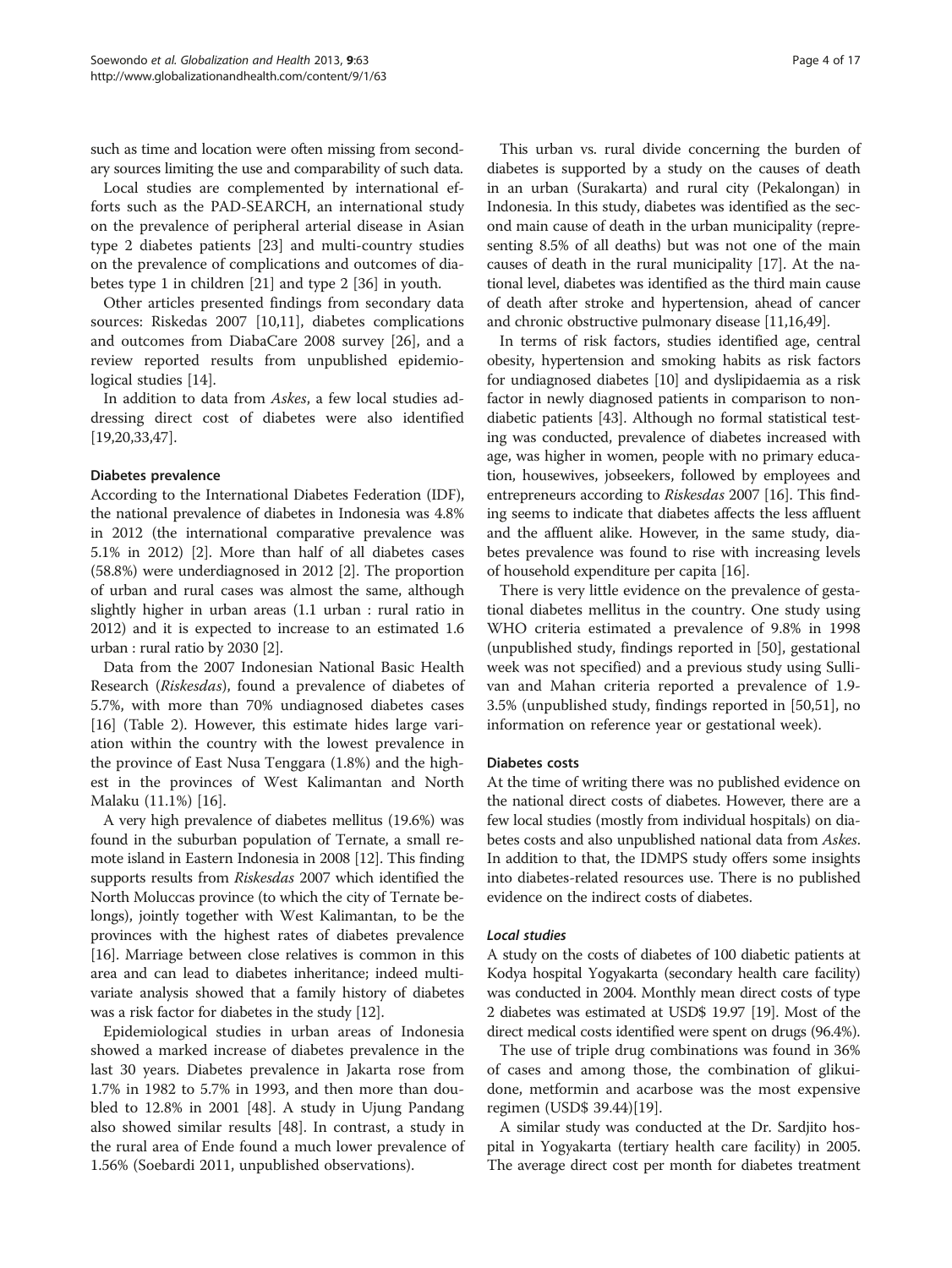| Prevalence of DM                                                                                                         |                                             |                                                                                                                                                                                           |                        |                                                                                  |                                                                          |
|--------------------------------------------------------------------------------------------------------------------------|---------------------------------------------|-------------------------------------------------------------------------------------------------------------------------------------------------------------------------------------------|------------------------|----------------------------------------------------------------------------------|--------------------------------------------------------------------------|
| Estimate                                                                                                                 |                                             | Study year Sampling frame and sample Study design                                                                                                                                         |                        | Diagnostic test<br>and diagnostic<br>criteria                                    | Reference                                                                |
| 19.6%, men 21.9%, women<br>18.2%, $n = 97$ , $N = 495$                                                                   | 2008                                        | Sampling frame: Suburban<br>population of Ternate, a small<br>remote island in Eastern<br>Indonesia                                                                                       | Cross-sectional survey | Diagnostic test:<br>FPG                                                          | $[12]$                                                                   |
| Peak age group was<br>50-59 years old, followed<br>by 40-49 years old, and<br>60-69 years old                            |                                             | Sample: 495 individuals, 187<br>(37.8%) men and 308 (62.2%)<br>women, 20-84 years old                                                                                                     |                        | Criteria: ADA 1997<br>FBG (>126 mg/dl)                                           |                                                                          |
| 5.7%, 1.5% diagnosed, 4.2%<br>undiagnosed 6.4% women, 4.9%                                                               | Riskesdas<br>2007                           | Sampling frame: 33 provinces,<br>urban areas                                                                                                                                              | Cross-sectional survey | Diagnostic test:<br>FPG and OGTT                                                 | [11,16]                                                                  |
| men                                                                                                                      |                                             | Sample: 24,417 urban<br>residents, >15 years old and<br>not pregnant                                                                                                                      |                        | Criteria: WHO<br>1999 and ADA<br>2003<br>$(>= 200$ mg/dl)                        |                                                                          |
| 1.7% (1982),5.7% (1993), 12.8%<br>(2001) in Jakarta1.5% (NA), 5.4%                                                       | 1980s,<br>1982, 1983,                       | Sampling frame: Various urban NA<br>and rural areas                                                                                                                                       |                        | Diagnostic test:<br>NA.                                                          | Data from local<br>unpublished studies,                                  |
| (NA) in Ujung Pandang, 6.1% in<br>Mandado (1980s), 1.5% Bali (NA)<br>East Java rural and urban areas,<br>1.47% (NA)      | 1995, 2001                                  | Sample: NA                                                                                                                                                                                |                        | Criteria: NA                                                                     | results reported in<br>$[14,48]$ and<br>unpublished<br>observations from |
| Rural area of Ende, found a<br>much lower prevalence of 1.56%<br>(NA)                                                    |                                             |                                                                                                                                                                                           |                        |                                                                                  | Soebardi 2011                                                            |
| Asymptomatic cases of diabetes                                                                                           | 1997                                        | Sampling frame: A group of                                                                                                                                                                | Population screening   | Diagnostic test:                                                                 | $[9]$                                                                    |
| Population screening: 5.42%,<br>$n = 51$ both sexes 7.42%, $n = 21$<br>women 4.6%, n = 30 men                            | screening,<br>2000<br>clinical<br>screening | government employees and<br>population<br>retired military officers                                                                                                                       | and clinical screening | Population<br>screening with<br>OGTT. Clinical<br>screening with<br>FBG and OGTT |                                                                          |
| Clinical screening: 17.08%,<br>n = 155 both sexes, 16.14%,<br>n = 78 women, 18.16%,<br>$n = 77$ men                      |                                             | Sample: Population screening:<br>941 (290 women, 651 men),<br>clinical screening: 907 (483<br>women, 424 men)                                                                             |                        | Criteria: WHO<br>1999 criteria                                                   |                                                                          |
| 1.63%, $n = 44$ , $N = 2,704$ , 18<br>(40%) had previously been                                                          | Study year:<br>December                     | Sampling frame: Koja Utara<br>subdistrict, Tanjungpriok,                                                                                                                                  | ΝA                     | Diagnostic test:<br>OGTT                                                         | $[15]$                                                                   |
| diagnosed but only 50% of<br>1981-June<br>them were on treatment, 1.8%,<br>1982<br>$n = 23$ men, 1.5%, $n = 21$<br>women |                                             | Northern Jakarta<br>Sample: 2,704, $> = 15$                                                                                                                                               |                        | Criteria: WHO<br>1980 criteria                                                   |                                                                          |
| Peak age was 55-64 for both<br>men and women                                                                             |                                             |                                                                                                                                                                                           |                        |                                                                                  |                                                                          |
| 0.2% (Semarang), 0.26%<br>(Surabaya)                                                                                     | Study year:<br>1974, 1977,                  | Sampling frames: Cities of<br>ΝA<br>Semarang (1974), Surabaya                                                                                                                             |                        | Diagnostic test:<br>NA Criteria: NA                                              | Review of previous<br>study plus data from                               |
| 28 patients with<br>insulin-dependent DM                                                                                 | 1973-1977                                   | (1977), one clinic (1973-1977)<br>Sample: 6-20 years old<br>(Semarang, Surubaya), all<br>children who attended the<br>clinic between 1973-1988<br>aged between 1-15 years old<br>(clinic) |                        |                                                                                  | the authors' clinic [13]                                                 |

## <span id="page-4-0"></span>Table 2 Prevalence of diabetes mellitus in Indonesia

Notes: OGTT: Oral-glucose tolerance test; FPG: Fasting plasma glucose.

was IDR 208,500 (USD\$ 21) of which 59.5% was spent on drugs, followed by 31% which was spent on diabetesrelated complications [[20](#page-15-0)].

The combination of biguanid, alpha glucosidase inhibitor and insulin was the most expensive drug combination at IDR 571,000 (USD\$ 57) per month [[20](#page-15-0)].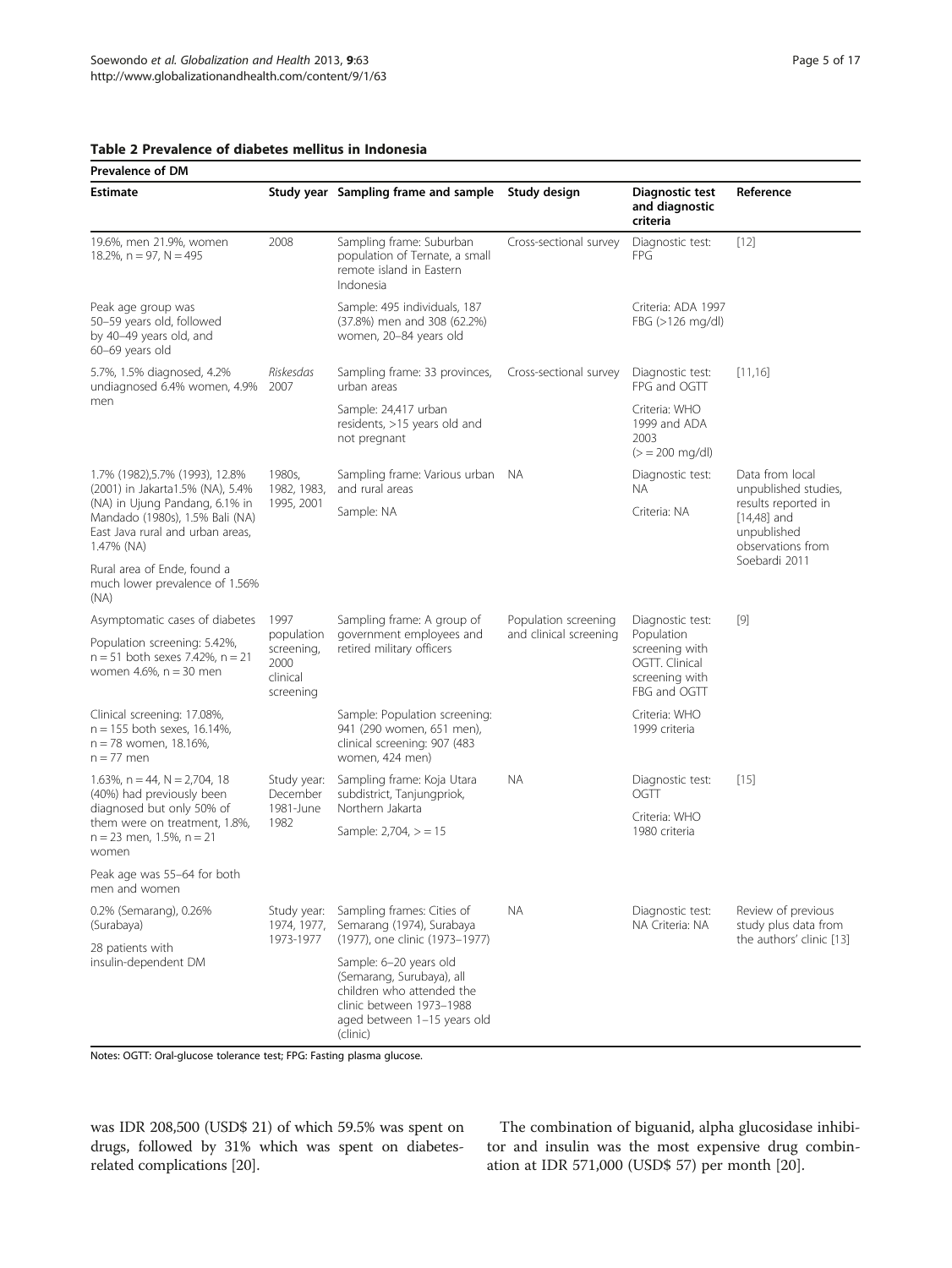These two studies suggest that in tertiary care facilities costs of diabetes were high for most of the Indonesian population (average GDP per capita is USD\$ 245.5 per month in 2010 [\[52\]](#page-16-0)), particularly in a context of incomplete insurance coverage. Of course these higher costs are likely to be caused by the more complex nature of cases (e.g. presence of co-morbidities and complications) in a tertiary level hospital.

An ongoing study is trying to estimate diabetes-related costs in Cipto Mangunkusumo National Public Hospital (RSCM), a national referral hospital located in Jakarta. Preliminary results indicate that diagnostic costs for comprehensive evaluation (consultation fee and further examinations) are about USD\$ 150 (Tahapary 2011, unpublished data).

## Askes data

In 2010, Askes covered around 16.5 million people in Indonesia (7% of the population). In the same year, diabetes was the second most common diagnosis made (420,743 people) after hypertension. It was reported that Askes covered diabetes treatment costs of more than USD\$ 22.4 million in 2010. The yearly treatment cost for diabetics without chronic kidney disease was estimated around USD \$ 40, while in patients with complications, the cost can be as high as USD\$ 800 (Askes 2011, unpublished data).

## International diabetes management practices study

This study reports the annual quantities of diabetesrelated resource use in different countries from 2006– 07. In Indonesia, the annual number of specialist visits was higher (10.2, SD 7.5) than GP visits (6.2, SD 7.8), while the annual number of diabetes educator visits was 1.4 (SD 2.8) [\[18\]](#page-15-0).

## Diabetes complications

Published studies on the prevalence of complications in diabetic patients show that the most frequent diabetic complications were: neuropathy (78-13%), albuminuria (77.7-33%), microvascular complications (53–27.6%), decreased glomeral filtration rate (43.7-7.5% varying also depending on the method used), retinopathy (42.6- 17.2%), nephropathy (26–7.3%), macrovascular complications (20-16%), and diabetic foot (24–7.3%) (Table [3](#page-6-0) and Table [4\)](#page-8-0).

We found a similar number of studies at the hospital level [\[24,25,27,28,30,31\]](#page-15-0) and at multiple hospital or diabetes centre locations [\[18,21](#page-15-0)-[23,26,29,32](#page-15-0)]. However, only one study was considered to be nationally representative [[26\]](#page-15-0).

A study on end-stage renal disease (ESRD) in Indonesia showed increasing incidence (measured as the total number of ESRD patients undergoing renal replacement therapy per million people) and prevalence rates (measured as the total number of ESRD patients alive on December 31

of the current year per million people) of ESRD between 2002 and 2004 in East and Central Java, in Jakarta, and in Bali [[34](#page-15-0)]. The exception is West Java where incidence and prevalence decreased between 2002 and 2004 [\[34\]](#page-15-0). Furthermore, Bali stands out with a very high increase in incidence and prevalence between 2000 and 2003 [\[34\]](#page-15-0).

## Cost of complications

A study of type 2 diabetes patients who failed (the study does not provide a definition of failure) with oral antidiabetic medications measured the cost of patients with and without complications. In patients with both microvascular and macrovascular complications, the total cost of management increased up to 130% compared to those without complications [[33\]](#page-15-0). Between 2007 and 2008, the 6-month direct medical cost among type 2 diabetic patients with no complications, one complication and two or more complications were USD\$ 339.14, USD\$ 433.44 and USD\$ 478.8 respectively [\[33](#page-15-0)].

Data from a hospital-based study in 2005 showed that the highest cost for monthly treatment was recorded for patients with complications including hypertension and retinopathy of IDR 754,500 (USD\$ 75) [[20\]](#page-15-0).

Haemodialysis (HD) imposes a high cost of treatment on most ESRD patients with limited or no insurance, who are mostly from low socioeconomic groups. The annual costs of HD twice a week was about USD\$ 4,900-6,500 [[34](#page-15-0)] (the year to which this estimate refers is not clear from the source but is likely to be 2000–2003) while the GDP per capita at constant USD\$ (2000) was USD\$ 816 in 2002 and USD\$ 876 in 2004 [\[52\]](#page-16-0). These costs refer to the public sector and are subject to variation within the country.

The cost for renal-replacement therapy is paid as part of government health insurance and came to USD\$ 5,776,565 in 2002 and to USD\$ 7,691,046 in 2006 [[22](#page-15-0)]. The health insurance (*Askes, Jamkesmas*) covers the renal replacement therapy (RRT) but with some limitations; notably, the coverage of haemodialysis is limited to two sessions a week. In addition, there are geographical barriers affecting availability of RRT units.

However, due to limited insurance coverage, a large proportion of patients have to pay out-of-pocket for HD [[34,35\]](#page-15-0). Continuous ambulatory peritoneal dialysis (CAPD), an alternative treatment to HD, is offered in a limited number of centres but its costs (CAPD catheter insertion: USD \$ 1,150, annual costs of four fluid exchanges: USD\$ 4,800- 6,400) are not fully covered by insurance, not even for Government officials [\[34\]](#page-15-0). The use of renal transplantation as an alternative to dialysis is still limited mainly because of religious issues regarding the use of cadaveric donors, limited number of doctors able to perform this intervention, and the financial barriers. The cost for pre-transplantation and transplantation varied between USD\$ 12,000 – 15,650,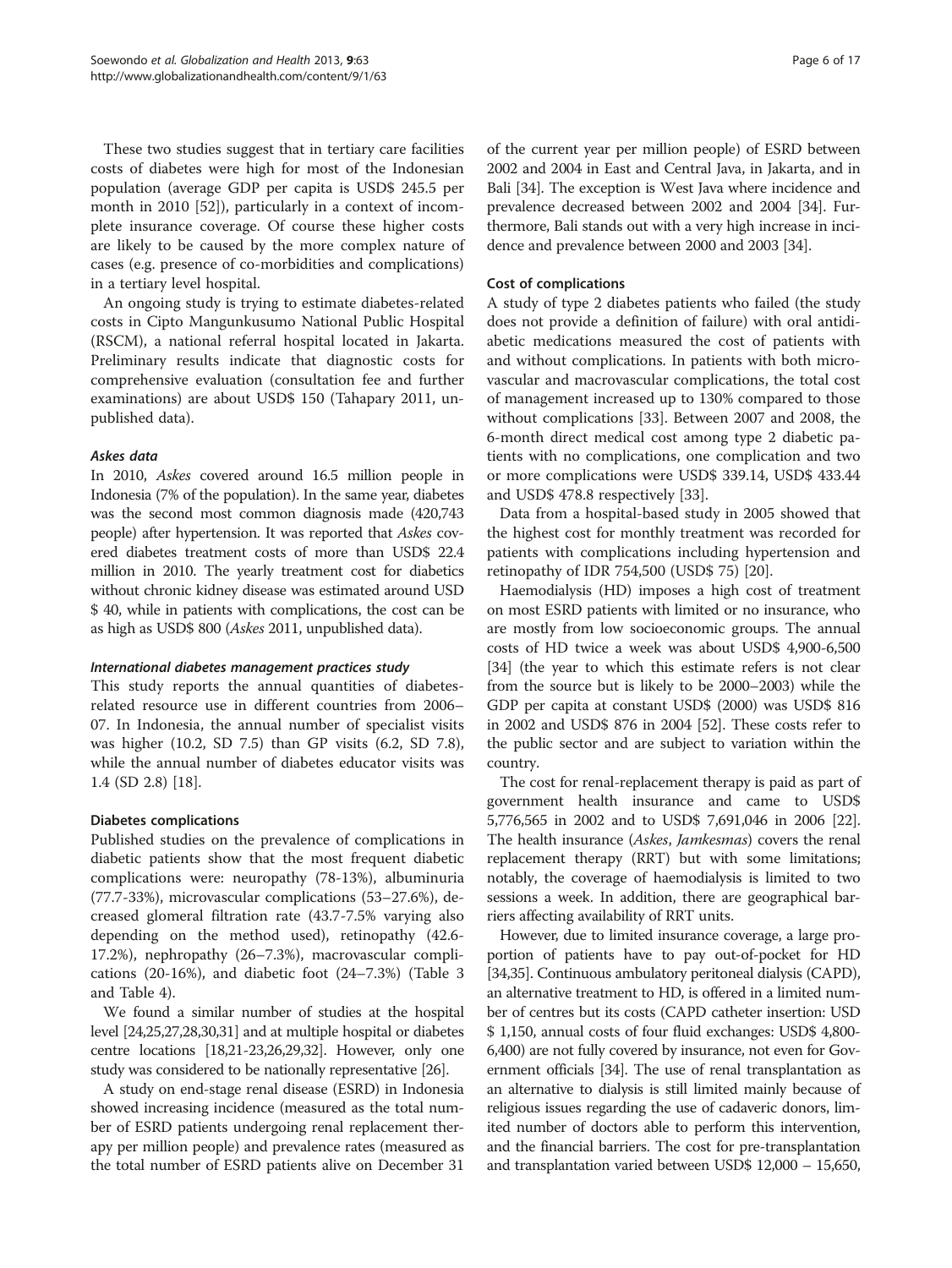## <span id="page-6-0"></span>Table 3 Complications of the vascular system

| <b>Estimate</b>                                                                  | Study year             | Sample frame and sample                                                                                                               | Study design                                                 | Diagnostic test and<br>diagnostic criteria                                                   | Reference |
|----------------------------------------------------------------------------------|------------------------|---------------------------------------------------------------------------------------------------------------------------------------|--------------------------------------------------------------|----------------------------------------------------------------------------------------------|-----------|
| Diabetic retinopathy                                                             |                        |                                                                                                                                       |                                                              |                                                                                              |           |
| 42.6%, $n = 760$ , $N = 1785$                                                    | Nov 2008 -<br>Feb 2009 | Sample frame: 18 diabetes centres,<br>nationally representative                                                                       | Cross-sectional<br>study                                     | Blood samples                                                                                | $[26]$    |
|                                                                                  |                        | Sample: 1785 DM T2 patients, $\geq$ 15<br>years old                                                                                   |                                                              |                                                                                              |           |
| 17.2%, $n = 52$ , $N = 302$                                                      | Year: NA               | Sample frame: Diabetes clinic in<br>Surabaya                                                                                          | Retrospective<br>review of                                   |                                                                                              | $[28]$    |
|                                                                                  |                        | Sample: 302 T2DM patients, 132 males<br>and 170 female, mean age of<br>$55.9 \pm 21.1$ years                                          | medical<br>records over<br>one year                          |                                                                                              |           |
| 28%                                                                              | 2002                   | Sample frame: Primary health care,<br>Jakarta (Urban Area)                                                                            | Cross sectional<br>study                                     |                                                                                              | $[27]$    |
|                                                                                  |                        | Sample: NA, 30-60 years old                                                                                                           |                                                              |                                                                                              |           |
| Diabetic neuropathy                                                              |                        |                                                                                                                                       |                                                              |                                                                                              |           |
| 63.5%, $n = 1133$ , $N = 1785$                                                   | Nov 2008 -<br>Feb 2009 | Sample frame: 18 diabetes centres,<br>nationally representative                                                                       | study                                                        | Cross-sectional Blood samples                                                                | $[26]$    |
|                                                                                  |                        | Sample: 1785 DM T2 patients, $>$ = 15<br>years old                                                                                    |                                                              |                                                                                              |           |
| 58.6%, $n = 177$ , $N = 302$                                                     | Year: NA               | Sample frame: Diabetes clinic in<br>Surabaya                                                                                          | Retrospective<br>review of                                   |                                                                                              | $[28]$    |
|                                                                                  |                        | Sample: 302 T2DM patients, 132 males<br>and 170 female, mean age of<br>$55.9 \pm 21.1$ years                                          | medical<br>records over<br>one year                          |                                                                                              |           |
| 70% in malnutrition-related<br>diabetes, $n = 7$ , $n = 10$                      | Study period:<br>ΝA    | Sample frame: Dr. Sutomo Hospital,<br>Surabaya                                                                                        | Cross-sectional                                              |                                                                                              | $[31]$    |
| 78% in non-insulin-<br>dependent diabetes, $n = 7$ ,                             |                        | Sample: 27 diabetic patients between 22<br>and 55 years old                                                                           |                                                              |                                                                                              |           |
| $N = 913%$ in<br>insulin-dependent diabetes,<br>$n = 1, N = 8$                   |                        |                                                                                                                                       |                                                              |                                                                                              |           |
| Vascular complications                                                           |                        |                                                                                                                                       |                                                              |                                                                                              |           |
| Macrovascular 16%, $n = 285$ ;<br>microvascular 27.6%, $n = 493$ ;<br>$N = 1785$ | Nov 2008 -<br>Feb 2009 | Sample frame: 18 diabetes centres,<br>nationally representative                                                                       | study                                                        | Cross-sectional Blood samples                                                                | $[26]$    |
|                                                                                  |                        | Sample: 1785 DM T2 patients, $> = 15$<br>years old                                                                                    |                                                              |                                                                                              |           |
| Macrovascular 20%<br>microvascular 53%                                           | 2006 - 2007            | Sample frame: Patients with type 2<br>diabetes                                                                                        | Multi-centre.<br>cross-sectional,<br>observational<br>study. | Prevalence-based<br>approach to estimate<br>resource use occurred<br>during a 1-year period. | $[18]$    |
|                                                                                  |                        | Sample: $N = 674$ , mean age 55.2<br>$(SD = 10.2)$ , 55% females,<br>mean duration for diabetes 6.1<br>$(SD = 6.4)$ years.            |                                                              |                                                                                              |           |
| Diabetic foot 7.3%, $n = 22$ ,                                                   | Year: NA               | Sample frame: Diabetes clinic in Surabaya                                                                                             | Retrospective                                                |                                                                                              | $[28]$    |
| $N = 302$                                                                        |                        | Sample: 302 T2DM patients, 132 males<br>and 170 female, mean age of $55.9 \pm$<br>21.1 years                                          | review of<br>medical<br>records over<br>one year             |                                                                                              |           |
| Peripheral arterial disease<br>(PAD) DM type 2 patients                          | Year: NA               | Sample frame: 14 hospitals in Indonesia<br>DM type 2 diabetes patients, aged 50                                                       | Blood pressure<br>measurement at upper                       |                                                                                              | $[23]$    |
| 13,807 PAD patients per<br>100,000 patients                                      |                        | and older with one or more of the<br>following risk factors: on smoking or with<br>history of smoking, hypertension,<br>dyslipidaemia |                                                              | arms and ankles to<br>obtain the ankle-brachial<br>index (ABI)                               |           |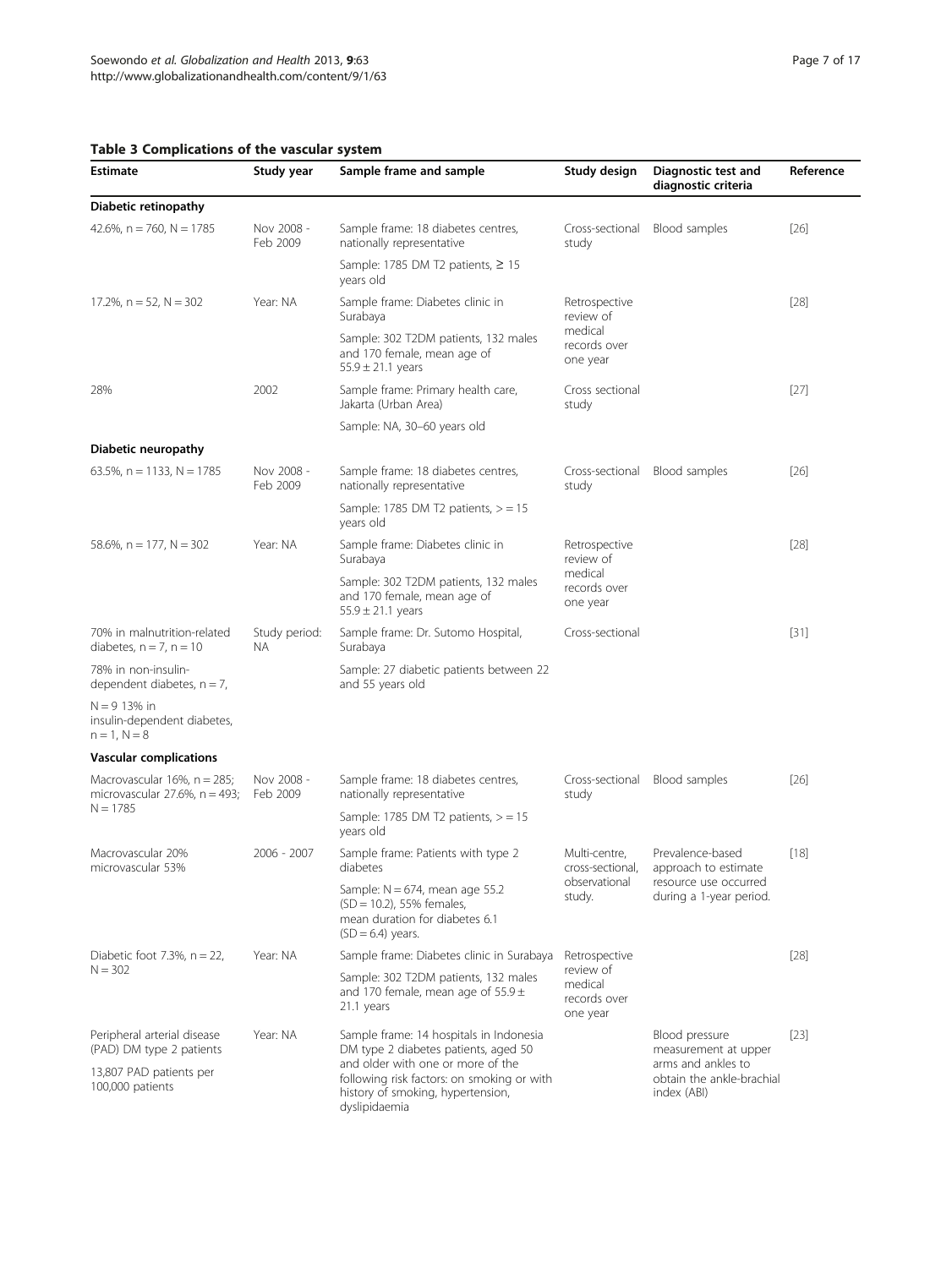#### Table 3 Complications of the vascular system (Continued)

| PAD was defined as an ABI<br>value lower than 0.9.                                                                         |             | Sample: 464 males and 521 females                                                                      |                                         |               |
|----------------------------------------------------------------------------------------------------------------------------|-------------|--------------------------------------------------------------------------------------------------------|-----------------------------------------|---------------|
| Prevalence of diabetic foot<br>according to Wagner's<br>classification                                                     | 1999 - 2004 | Sample frame: Koja Regional General<br>Hospital Jakarta                                                | Retrospective<br>analysis of<br>medical | $[24]$        |
| Degree 0 (high risk-foot with<br>no ulcer) $71.6\%$ (n = 202)                                                              |             | Sample: Diabetic patients, inpatient and<br>outpatient, with diabetic foot                             | records.                                |               |
| Degree 1 (superficial ulcer)<br>$1.8\%$ (n = 5)                                                                            |             |                                                                                                        |                                         |               |
| Degree 2 (deep ulcer with no<br>bone involvement or abscess<br>formation) $2.5\%$ (n = 7)                                  |             |                                                                                                        |                                         |               |
| Degree 3 (deep ulcer with<br>cellulitis or abscess formation)<br>$3.9\%$ (n = 11)                                          |             |                                                                                                        |                                         |               |
| Degree 4 (localised gangrene)<br>$6.7\%$ (n = 19)                                                                          |             |                                                                                                        |                                         |               |
| Degree 5 (extended<br>gangrene involving the<br>whole foot) $13.5\%$ (n = 38)                                              |             |                                                                                                        |                                         |               |
| As many as 15% of diabetic<br>patients will suffer from ulcer<br>in their lifetime, and will<br>12-24% undergo amputation. | 2007        | Sample frame: Tertiary Care Hospital                                                                   | Retrospective<br>study                  | (unpublished  |
|                                                                                                                            |             | Sample: Sequential sampling of all<br>diabetic patients hospitalised in Cipto<br>Mangunkusumo Hospital |                                         | observations" |

while the annual cost for immunosuppressive drugs ranged between USD\$ 6,250 – 10,000 [[34,35\]](#page-15-0).

#### Treatment

A few studies have looked at the type of treatment used by patients attending diabetes centres and the use of renal replacement therapy. For diabetes type 2, one study among patients aged on average 59 years reported that most patients  $(61.9\% , n = 1133)$  received oral antidiabetic drugs monotherapy, followed by insulin and oral antidiabetic drugs  $(OAD)$   $(19.4\%, n = 356)$ , insulin monotherapy  $(17.3\%, n = 317)$ , no treatment  $(1.1\%, n = 20)$ , and herbal treatment  $(0.3\% , n = 5)$  [[26](#page-15-0)]. For insulin therapy the most common mean number of injections per day (mean units per day 37.8) was two  $(55.7\% , n = 371)$  followed by more than two  $(25.1\%, n = 167)$  and one  $(18.9\%, n = 126)$  [\[26\]](#page-15-0).

A previous study in 2003 among young diabetes type 2 patients (<18 years old) found that 42.9% of patients did not receive any medication, 28.6% received insulin and OAD combination therapy, and 14.3% received insulin monotherapy and another 14.3% received OAD monotherapy [[36\]](#page-15-0). These data need to be compared with caution as the first study is nationally representative while the second study was part of a larger Western Pacific study on diabetes and the sample size for Indonesia was only seven patients.

A third study looked at the treatment regimen of diabetes type 1 patients and found that most patients received one to two injections per day (87.8%) while 10.2%

received three injections per day (mean dose across all countries included in the study was 1.0 + −0.4U/kg) [\[21](#page-15-0)]. It is not clear what type of treatment the remaining 2% received.

The use of renal transplantation is very limited for a number of reasons which include: the costs of kidney transplantation are unaffordable for the majority of the population; cultural and religious beliefs; perception of the law; lack of information about organ donation; and lack of infrastructure and skilled health personnel [\[38\]](#page-16-0). Between 1997 and 2001, only 247 transplantations from living donors were performed in Indonesia in comparison to 757 in Thailand and 1246 in the Philippines both from living and cadaveric donors [\[37](#page-15-0)]. The use of continuous ambulatory peritoneal dialysis (CAPD) has been increasing from 23 patients in 2002, to 152 in 2004, 592 in 2006, and 774 in 2007 [\[35](#page-15-0)]. However, the rate of dropout, mainly due to death, infection, or catheter failure, was also reported to be high [[35\]](#page-15-0).

#### Outcomes and control of diabetes

Evidence on the outcomes and control of diabetes was scarce. We identified two main studies in the area, DiabCare 2008 which assessed outcomes, control and complications of diabetes as well as quality of life of patients, and the IDMPS in 2006–07 [[18,26\]](#page-15-0) (Table [5\)](#page-10-0). The quality of life data collected as part of DiabCare 2008 found that most responses from patients fell in the positive impact territory of WHO-5-wellbeing index [\[26\]](#page-15-0). We identified a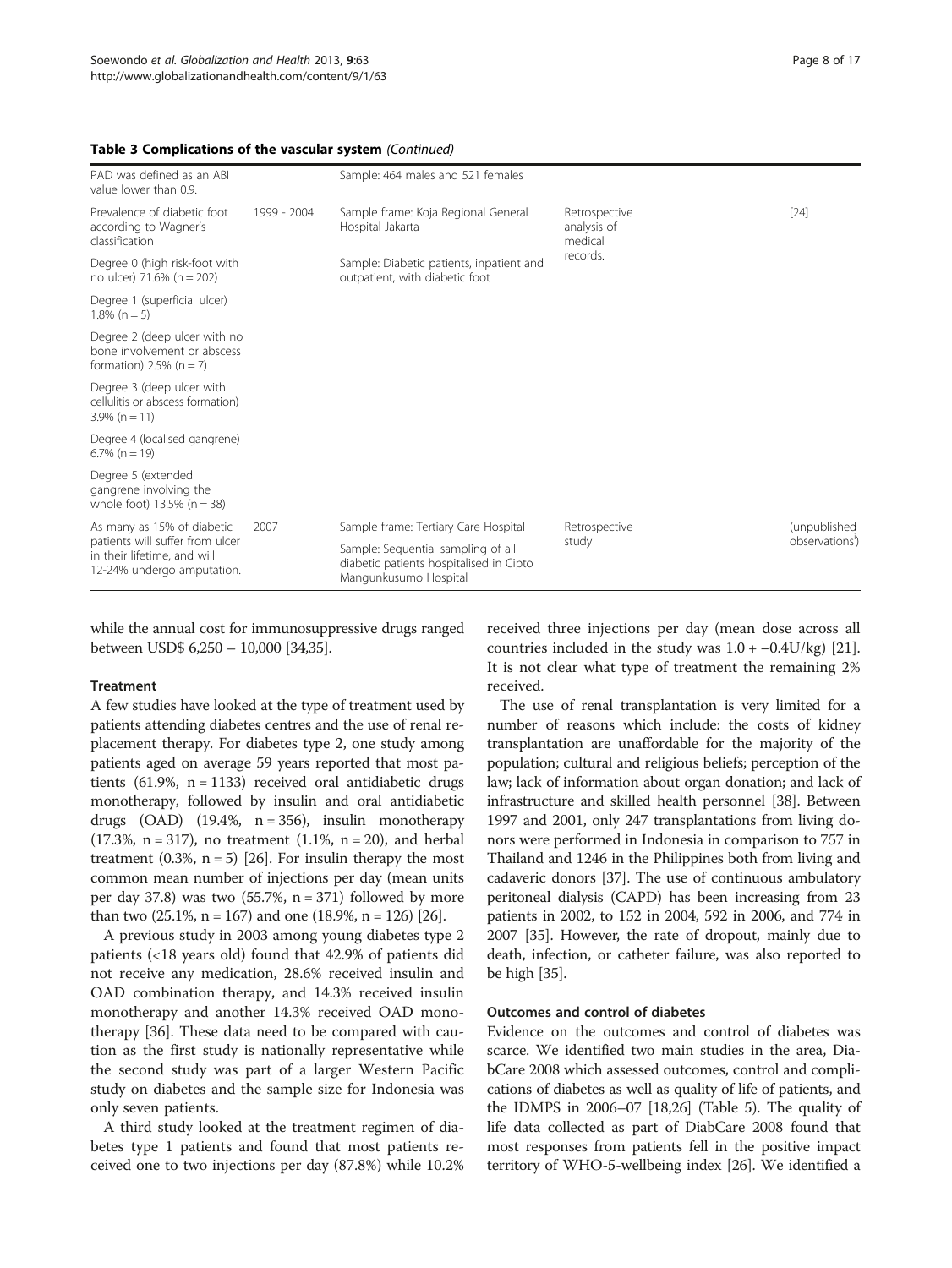## <span id="page-8-0"></span>Table 4 Complications of the renal system

| <b>Estimate</b>                                                                                                      |                        | Study year Sample frame and sample                                                                                                                                                                               | Study design                                  | <b>Diagnostic</b><br>test and<br>diagnostic<br>criteria | Reference |
|----------------------------------------------------------------------------------------------------------------------|------------------------|------------------------------------------------------------------------------------------------------------------------------------------------------------------------------------------------------------------|-----------------------------------------------|---------------------------------------------------------|-----------|
| Diabetic nephropathy                                                                                                 |                        |                                                                                                                                                                                                                  |                                               |                                                         |           |
| 7.3%, $n = 131$ , $N = 1785$                                                                                         | Nov 2008 -<br>Feb 2009 | Sample frame: 18 diabetes centres, nationally<br>representative                                                                                                                                                  | Cross-sectional<br>study                      | <b>Blood</b><br>samples                                 | $[26]$    |
|                                                                                                                      |                        | Sample: 1785 DM T2 patients, $>$ = 15 years<br>old                                                                                                                                                               |                                               |                                                         |           |
| 19.2%, $n = 58$ , $N = 302$                                                                                          | Year: NA               | Sample frame: Diabetes clinic in Surabaya                                                                                                                                                                        | Retrospective                                 |                                                         | $[28]$    |
|                                                                                                                      |                        | Sample: 302 T2DM patients, 132 males and<br>170 female, mean age of $55.9 \pm 21.1$ years                                                                                                                        | review of<br>medical records<br>over one year |                                                         |           |
| Overt nephropathy 11%<br>Incipient nephropathy 26%                                                                   | 2003                   | Sample frame: Tertiary care hospital,<br>Outpatient Endocrinology Clinic                                                                                                                                         | Cross sectional<br>study                      |                                                         | $[30]$    |
|                                                                                                                      |                        | Sample: 100 consecutive sampling, mean<br>age 54 (SD 9.6) years old, 42% male 58%<br>female                                                                                                                      |                                               |                                                         |           |
| Overt nephropathy 8% Incipient<br>nephropathy 25%                                                                    | 2002                   | Sample frame: Primary health care, Jakarta<br>(Urban Area)                                                                                                                                                       | Cross sectional<br>study                      |                                                         | $[27]$    |
|                                                                                                                      |                        | Sample: NA, 30-60 years old                                                                                                                                                                                      |                                               |                                                         |           |
| Chronic kidney disease                                                                                               |                        |                                                                                                                                                                                                                  |                                               |                                                         |           |
| Prevalence of decreased glomeral filtration<br>rate (GFR < 60 ml/min) in newly diagnosed<br>patients with type-2 DM: | Jan 2003-<br>Dec 2006  | Sample frame: Outpatient Endocrinology<br>clinic, Cipto Mangunkusumo hospital                                                                                                                                    | Retrospective<br>study                        |                                                         | $[25]$    |
| Cockroft-Gault (CG) All ages:<br>36.1% ≥ 60 years old: 54.1%                                                         |                        | Sample: 1283 new diagnosed DM type 2<br>patients                                                                                                                                                                 |                                               |                                                         |           |
| Modification of diet in renal disease (MDRD)<br>All ages: $13.2\% \ge 60$ years old: 19.3%                           |                        |                                                                                                                                                                                                                  |                                               |                                                         |           |
| CG-adjusted to body surface (BSA)All ages:<br>43.7% $\geq 60$ years old: 63%                                         |                        |                                                                                                                                                                                                                  |                                               |                                                         |           |
| Chinese adapted MDRD (C-MDRD)<br>All ages: 22.8%                                                                     |                        |                                                                                                                                                                                                                  |                                               |                                                         |           |
| Creatinine > 2 mg/ml (abnormal level in<br>Indonesia) All ages: $5.8\% \geq 60$ years old:<br>7.5%                   |                        |                                                                                                                                                                                                                  |                                               |                                                         |           |
| Prevalence of decreased glomeral filtration<br>rate (GFR < 60 ml/min) patients with                                  | 2002                   | Sample frame: Primary health care, Jakarta<br>(Urban Area)                                                                                                                                                       | Cross sectional<br>study                      |                                                         | [27]      |
| type-2 DM:<br>30.7% (n = 16, N = 52) Albuminuria: 33%                                                                |                        | Sample: NA, 30-60 years old                                                                                                                                                                                      |                                               |                                                         |           |
| Prevalence of decreased glomeral filtration                                                                          | Year: NA               | Sample frame: Four urban and semi-urban                                                                                                                                                                          | Cross-sectional                               |                                                         | $[32]$    |
| rate<br>Cockroft-Gault: GFR ≥ 60 ml/min 87.5%                                                                        |                        | areas: Yogyakarta, Jakarta, Surabaya and Bali<br>Sample: 9412 (64.1% females). Note: From<br>Prodjosudjadi et al. 2009 it is not clear which<br>sub-sample was used to estimate the<br>glomeral filtration rate. | survey                                        |                                                         |           |
| $(n = 1310)$ GFR < 60 ml/min 12.5% (n = 187)                                                                         |                        |                                                                                                                                                                                                                  |                                               |                                                         |           |
| MDRDGFR $\geq 60$ ml/min 91.4% (n = 1370)<br>GFR < 60 ml/min 8.6% (n = 129)                                          |                        |                                                                                                                                                                                                                  |                                               |                                                         |           |
| C-MDRD GFR $\geq$ 60 ml/min 92.5% (n = 1386)<br>GFR < 60 ml/min 7.5% (n = 133)                                       |                        |                                                                                                                                                                                                                  |                                               |                                                         |           |
| Prevalence of:                                                                                                       | May-                   | Sample frame: three medical centres                                                                                                                                                                              |                                               |                                                         | $[29]$    |
| -albuminuria: 77.7%                                                                                                  | October<br>2002        | (outpatient)                                                                                                                                                                                                     |                                               |                                                         |           |
| -macro-albuminuria: 44.7% (41.2-48.1,<br>95% CI)                                                                     |                        |                                                                                                                                                                                                                  |                                               |                                                         |           |
| -micro-albuminuria: 33% (29.7-36.3, 95% CI)                                                                          |                        | Sample: 207 patients aged 18 years and<br>older, with hypertension and DMT2                                                                                                                                      |                                               |                                                         |           |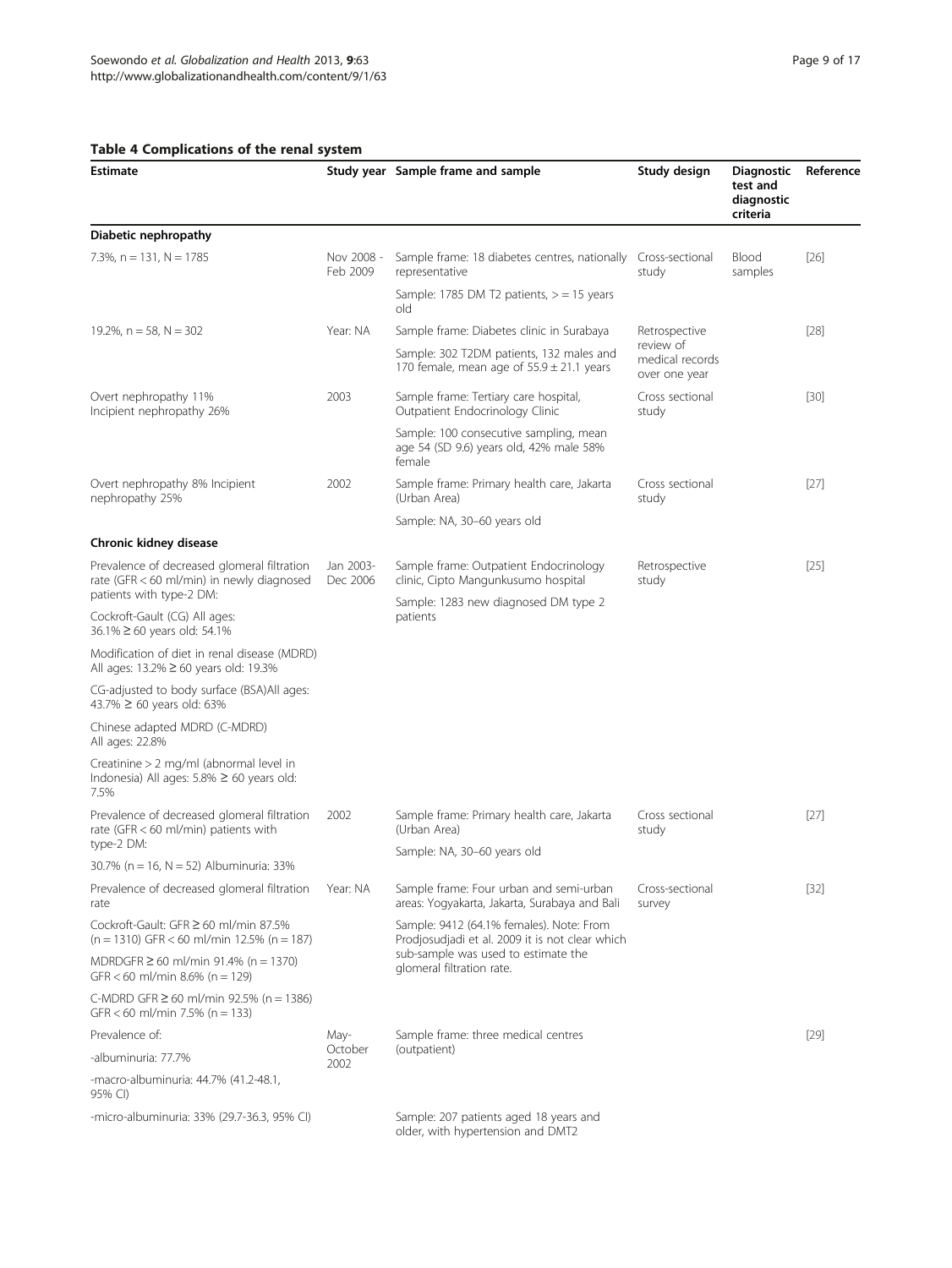#### Table 4 Complications of the renal system (Continued)

| Incidence of renal replacement therapy for<br>end-stage renal disease in Indonesia was<br>14.5 (n = 2149) and 30.7 (n = 4656) per<br>million population in 2002 and 2006<br>respectively. | 2002-2006                | Sample frame: 13 nephrology centres in<br>public and private hospitals                                                                                       | Retrospective<br>study                                               | $[22]$                                    |        |
|-------------------------------------------------------------------------------------------------------------------------------------------------------------------------------------------|--------------------------|--------------------------------------------------------------------------------------------------------------------------------------------------------------|----------------------------------------------------------------------|-------------------------------------------|--------|
|                                                                                                                                                                                           |                          | Sample: Total number of patients on renal<br>replacement therapy (either haemodyalisis,<br>continuous ambulatory peritoneal dialysis or<br>renal transplant) |                                                                      |                                           |        |
| Prevalence of renal replacement therapy for<br>end-stage renal disease in Indonesia was<br>10.2 (n = 1517) and 23.4 (n = 3549) in 2002<br>and 2006 respectively.                          |                          |                                                                                                                                                              |                                                                      |                                           |        |
| Complications in children with DM type 1                                                                                                                                                  | Nov 2001 -<br>April 2002 |                                                                                                                                                              | Sample frame: Seven diabetes centres                                 | Cross-sectional<br>clinic-based<br>survey | $[21]$ |
| Hypoglycaemia (Events per 100<br>patient-years, rate (95% CI)): 76.2<br>$(3.4 \text{ to } 149)$                                                                                           |                          |                                                                                                                                                              | Sample: 64 DM type 1 patients<br>(45% boys, 55%, girls), mean age 11 |                                           |        |
| Diabetic ketoacidosis: 20.3 (9.5 to 31.2)                                                                                                                                                 |                          |                                                                                                                                                              |                                                                      |                                           |        |
| Microalbuminuria (n,%): 3 (4.7)                                                                                                                                                           |                          |                                                                                                                                                              |                                                                      |                                           |        |
| Hypertension (%) 31.7                                                                                                                                                                     |                          |                                                                                                                                                              |                                                                      |                                           |        |

Notes: Modification of diet in renal disease (MDRD), Cockroft-Gault (CG).

few other multi-country studies, but they did not present all their results at the national level.

There seems to be general agreement between studies that more than 60% of diabetes type 2 patients had HbA1c levels greater than 7%. HbA1c levels were suboptimal also for diabetes type 1 patients according to two surveys conducted at clinic level; one study showed an average HbA1c level of 10.5 [[21](#page-15-0)] and the other showed that more than half of the assessed patients had levels above 10 [\[41\]](#page-16-0). Information on the frequency of annual checks for complications and glucose monitoring is limited and only covers patients attending clinics. Available information suggests that among patients attending clinics, about half were tested for micro- and macrovascular complications (56% and 46% respectively) [\[18\]](#page-15-0) and that more than half of the patients performed home glucose monitoring and had four or more clinic visits in the past year [\[36\]](#page-15-0). For patients with type 1 diabetes (though the sample size is very small), 37% did not have any HbA1c testing in the previous year, while 21% had three or more tests [\[21](#page-15-0)].

A study on the frequency of annual eye checks among diabetes patients in urban Jakarta found that only 15.3% of them had undergone eye examinations. Screening was found to be correlated with knowledge about diabetic retinopathy along with the number of years since diagnosis was made, and not to be correlated with education, income, health insurance status, or diagnosis of diabetic retinopathy. Respondents who did not go for annual checks mentioned lack of knowledge (60.6%) and financial barriers (13.8%) as reasons for not getting screened [\[40\]](#page-16-0).

Askes in collaboration with Perkeni developed a training module (PROLANIS) for general practitioners and monitored their diabetes treatment. Data from PROLA-NIS on blood glucose control between 2010 and 2011, show that the percentage of diabetic patients reaching target levels of fasting plasma glucose (FPG) and post prandial blood glucose (PPBG) increased significantly (FBG 15% to 51%; PPBG 18% to 48%) (Askes 2011, unpublished observations).

#### National guidelines for diabetes treatment and prevention

The Indonesian Society of Endocrinology (Perkeni) is responsible for developing diabetes treatment guidelines in Indonesia. Guidelines for diabetes mellitus type 2 are periodically reviewed and the latest version was last published in 2011. Screening is recommended for high risk groups such as individuals with a sedentary lifestyle, a lack of physical activity, an unhealthy diet, a family history of diabetes, obesity, hypertension, dyslipidemia, coronary artery disease, polycystic ovary syndrome, a history of gestational diabetes, and/or have given birth to a baby weighing more than 4 kg. [[48](#page-16-0)]. The guidelines recommend FPG or random blood glucose only if the classic symptoms of diabetes mellitus such as polynuria, polyphagia, polydipsia and weight loss without etiology are present [\[48\]](#page-16-0). If classic symptoms are not present, the oral glucose tolerance test (OGTT) is recommended to be performed according to WHO recommendations [\[48\]](#page-16-0). For high risk individuals with a negative result, it is recommended that the test should be repeated on an annual basis, while for people aged over 45 and without other risk factors, screening is recommended every three years [[48](#page-16-0)]. The guidelines also address issues related to diabetes management in relation to smoking, tuberculosis, and fasting but not in relation to HIV.

Treatment guidelines for type 1 diabetes were developed in 2000 and have been revised in the frame of a project in collaboration with the World Diabetes Foundation (2008– 2011) [\[53](#page-16-0)]. However, at the time of writing, we could not find any publicly available version on the internet.

Additional guidelines for insulin therapy [\[54\]](#page-16-0) and dyslipidaemia were recently published [[55](#page-16-0)]. It is difficult to assess implementation of these guidelines but the Indonesian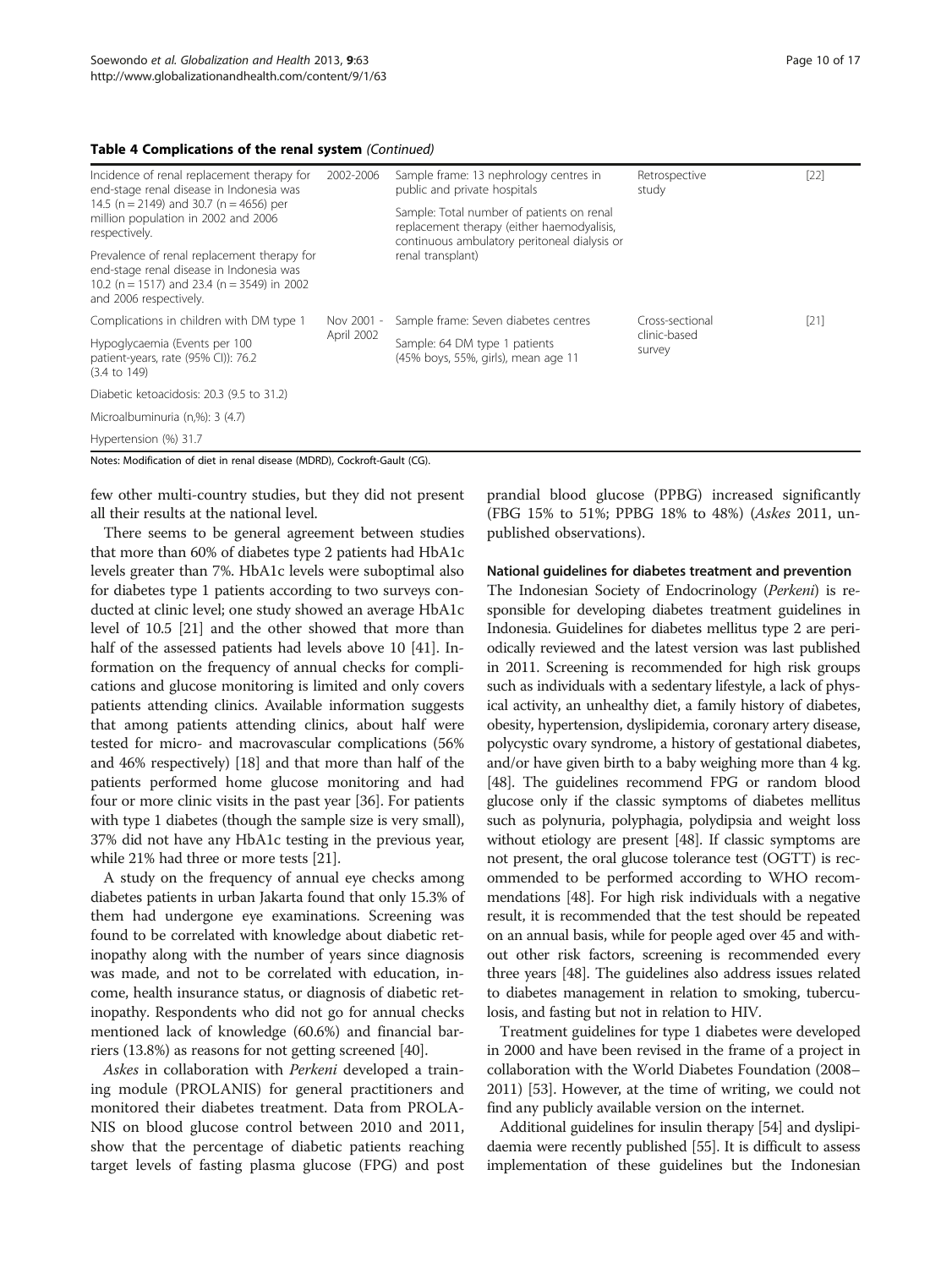## <span id="page-10-0"></span>Table 5 Outcomes

| Estimate                                                                                                       | Study year             | Sample frame and sample size                                                                                                                 | Study design                                                                                                      | Reference             |
|----------------------------------------------------------------------------------------------------------------|------------------------|----------------------------------------------------------------------------------------------------------------------------------------------|-------------------------------------------------------------------------------------------------------------------|-----------------------|
| DMT <sub>2</sub>                                                                                               |                        |                                                                                                                                              |                                                                                                                   |                       |
| HbA1c 68% patients >7% 81%<br>patients >6.5%                                                                   | Nov 2008 -<br>Feb 2009 | Sample frame: 18 diabetes centres                                                                                                            | Cross-sectional study,<br>blood samples                                                                           | DiabCare<br>2008 [26] |
| FPG 47% patients >7.2 mmol/l 69%<br>patients >6.1 mmol/l                                                       |                        | Sample size: 1832 participants (1785 DM T2,<br>17 DM T1)                                                                                     |                                                                                                                   |                       |
| 47-69% of the surveyed patients<br>depending on the criteria applied<br>(IDF/ADA or APDPG)                     |                        |                                                                                                                                              |                                                                                                                   |                       |
| HbA1c: 69% patients $>7\%$                                                                                     | $2006 - 2007$          | Sample frame: Patients with type 2 diabetes                                                                                                  | Multi-centre, cross-sectional,                                                                                    | <b>IDMPS</b>          |
|                                                                                                                |                        | Sample size: $N = 674$ , mean age 55.2 (SD =<br>10.2), 55% females, mean duration for diabetes<br>6.1 (SD = 6.4) years.                      | observational study.<br>Prevalence-based approach to<br>estimate resource use occurred<br>during a 1-year period. | $[18]$                |
| Mean $\pm$ SD HbA1c 8.1 $\pm$ 2 (N = 1932)                                                                     | Mar - Dec              | Sample frame: several diabetes centres with                                                                                                  | Cross-sectional survey                                                                                            | DiabCare              |
| Categories by central HbA1c values<br>(% )                                                                     | 1998                   | more than 100 diabetic patients a month                                                                                                      |                                                                                                                   | 1998 [39]             |
| <7:34%                                                                                                         |                        | Sample size: $N = 1932$                                                                                                                      |                                                                                                                   |                       |
| 7-8: 25%                                                                                                       |                        |                                                                                                                                              |                                                                                                                   |                       |
| $>8:41\%$                                                                                                      |                        |                                                                                                                                              |                                                                                                                   |                       |
| Local mean $\pm$ SD HbA1c 7.7 $\pm$ 2.6<br>$(N = 144)$                                                         |                        |                                                                                                                                              |                                                                                                                   |                       |
| DMT1                                                                                                           |                        |                                                                                                                                              |                                                                                                                   |                       |
| HbA1c: $10.5+/-2.7$ (mean $+/-$ SD)                                                                            | Nov 2001 -<br>Apr 2002 | Sample frame: Seven diabetes centres                                                                                                         | Cross-sectional clinic-based<br>survey                                                                            | $[21]$                |
|                                                                                                                |                        | Sample size: 64 DM type 1 patients (45% boys,<br>55%, girls), mean age 11                                                                    |                                                                                                                   |                       |
| HbA1c:<br>46% patients $\leq 10$                                                                               | Apr - Jun<br>1999      | Sample frame: Children with type 1 diabetes at<br>the Paediatric Endocrinology Clinic of the                                                 | Cross-sectional survey                                                                                            | $[41]$                |
| 54% patients $\geq 10$                                                                                         |                        | University of Indonesia.                                                                                                                     |                                                                                                                   |                       |
|                                                                                                                |                        | Sample size: $N = 24$ children mean age<br>13.6 years old 10 boys, 14 girls.                                                                 |                                                                                                                   |                       |
| Annual checks for complications and glucose monitoring                                                         |                        |                                                                                                                                              |                                                                                                                   |                       |
| DMT <sub>2</sub>                                                                                               |                        |                                                                                                                                              |                                                                                                                   |                       |
| Frequency of eye examination<br>among known diabetic patients in<br>the last year: 15.3%, $n = 30$ , $N = 196$ | Feb - Apr<br>2009      | Sample frame: One tertiary hospital and two<br>community clinics in Jakarta                                                                  |                                                                                                                   | $[40]$                |
|                                                                                                                |                        | Sample size: $N = 196$ , mean age 58.4 years,<br>61.5% females.                                                                              |                                                                                                                   |                       |
| Percentage screened for                                                                                        | $2006 - 2007$          | Sample frame: Patients with type 2 diabetes                                                                                                  | Multi-centre, cross-sectional,                                                                                    | <b>IDMPS</b>          |
| -Micro-vascular complications: 56%                                                                             |                        | Sample size: $N = 674$ , $> 18$ years with average<br>age 55.2 (SD = 10.2), 55% females, mean<br>duration for diabetes 6.1 (SD = 6.4) years. | observational study                                                                                               | $[18]$                |
| -Macro-vascular complications: 49%                                                                             |                        |                                                                                                                                              | Prevalence-based approach to<br>estimate resource use occurred<br>during a 1-year period.                         |                       |
| Home blood glucose monitoring<br>57.1%                                                                         | 2003                   | Sample frame: Patients with type 2 diabetes                                                                                                  | Clinic-based survey                                                                                               | $[36]$                |
| Four or more clinic visits in the<br>previous year: 57.2%                                                      |                        | Sample size: $N = 7$ , 42.9% male, aged <18 years                                                                                            |                                                                                                                   |                       |
| $\geq$ 3 HbA1c test in the previous year:<br>16.7%                                                             |                        |                                                                                                                                              |                                                                                                                   |                       |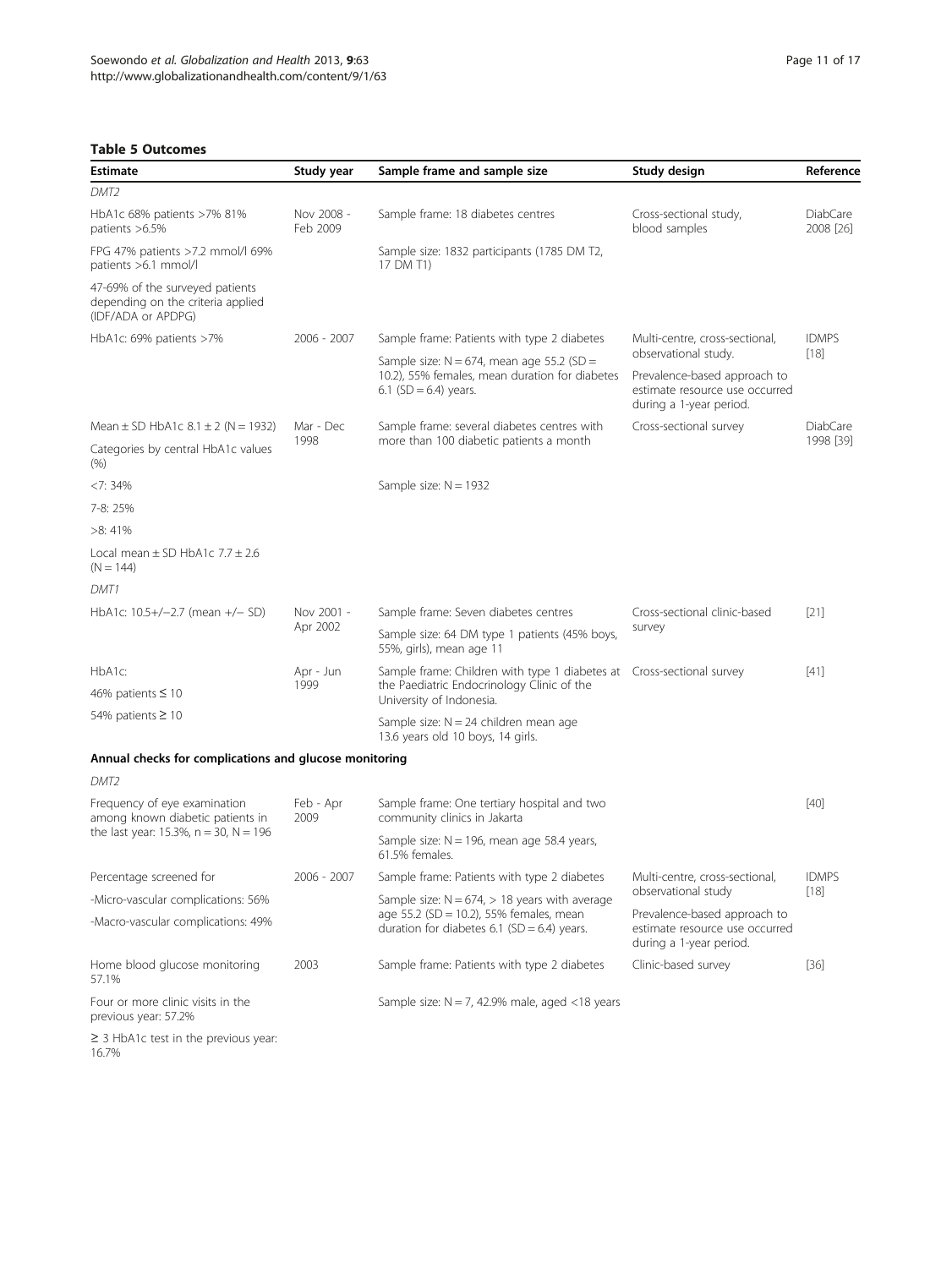#### Table 5 Outcomes (Continued)

Blood glucose self-monitoring was performed on average 32 times a

DMT<sub>1</sub>

37%

month

Notes: Fasting plasma glucose (FPG), standard deviation (SD).

Society of Endocrinology has adopted an intense dissemination strategy by promoting the use of the guidelines through symposiums, workshops and training schemes.

#### Smoking, TB, HIV and fasting

Smoking is a major problem among men in Indonesia (prevalence 61% and 5% among men and women respectively, aged 15 and older in 2009 [[3](#page-15-0)]). Unfortunately, there has been very little evidence on the impact of tobacco consumption on diabetes and its complications in Indonesia. One study of 778 male diabetic patients in a clinic in Yogyakarta between 2006–07 found that 65% patients smoked before they were diagnosed [\[56\]](#page-16-0). The study showed that most patients were unaware that smoking could lead to serious complications; 34% thought that smoking would not aggravate diabetes; 25% did not know; and 41% thought smoking aggravated diabetes [[56](#page-16-0)]. Yet interestingly, despite minimal efforts by health doctors and nurses to encourage smoking cessation, 74.4% of the patients stopped smoking since diagnosis [\[56](#page-16-0)].

Uncontrolled diabetes can lead to various complications including increased susceptibility to infections [[57](#page-16-0)] such as TB and HIV. In turn, these infections can worsen glycaemic control [\[58\]](#page-16-0) and therefore impact negatively on diabetes management. Additionally, there are drug-to-drug interactions which may come into play.

Despite the high prevalence of TB (281 cases per 100 000 population in 2011 [\[3](#page-15-0)]), there was only one study on the association between diabetes and tuberculosis in Indonesia [\[59\]](#page-16-0). This case–control study found prevalence of diabetes mellitus among newly diagnosed TB patients (median age 30 years, median body mass index 17.7 cases, 21.5 controls) was 13.2% and 3.2% in control subjects (OR 4.7, 95% CI 2.7-8.1) [[59](#page-16-0)]. There was no study looking at the impact of these co-morbidities on diabetes management (including drug-to-drug interactions), complications, or outcomes.

No study on diabetes mellitus and HIV/AIDS was found. The majority of the Indonesian population is Muslim. A small study  $(n = 24)$  evaluating the effects of fasting on diabetes showed that Ramadan fasting can improve metabolic control by reducing serum fructosamine and beta hydroxybutirate in patients with well controlled type 2 diabetes mellitus without causing a formation of beta hyroxybutirate (which is responsible for ketoacidosis) [[60](#page-16-0)].

#### Programmes

The Indonesian Endocrinology Society (Perkeni), the Indonesian Diabetes Association (PERSADIA), and the Ministry of Health in collaboration with the World Diabetes Fund (WDF) and other partners have implemented a series of programmes to address existing challenges in diabetes management.

#### **Ongoing**

One ongoing project aims to address the human resource capacity gap by training master level staff, nurses, educators, patients and their relatives in diabetes management between 2011 and 2014. Moreover, community members will be reached by awareness raising and educational activities [\[61](#page-16-0)].

Another current project aims to reduce the prevalence of NCDs and their risk factors by using a communitybased approach in the provinces of West Sumatra, Bengkulu and Banten [[62](#page-16-0)]. This project builds on a successful pilot project in Depot in 2001 [[63\]](#page-16-0) and if successful, will be integrated into the national programme for NCDs and extended to the remaining 30 provinces [[62](#page-16-0)]. This project, implemented between 2010 and 2013, aims to provide early detection, counselling and education for people with or at risk of developing NCDs [\[62\]](#page-16-0).

To date a number of results have been achieved including the development of a local policy on prevention and control of diabetes and related NCDs; lay people participation in community needs assessment; training of nurses and health workers in integrated prevention and control of NCDs; the training of teams of medical professionals in clinical NCD control; the training of cadres of health workers in risk factors; and the selection and training of counsellors as dietary educators [[62\]](#page-16-0). In addition, 18 integrated community health posts (Posbindu PTM) and groups for people living with or at risk of NCDs have been established and 1,800-3,600 people have been screened, monitored and counselled on risk factors at the community health posts [[62](#page-16-0)].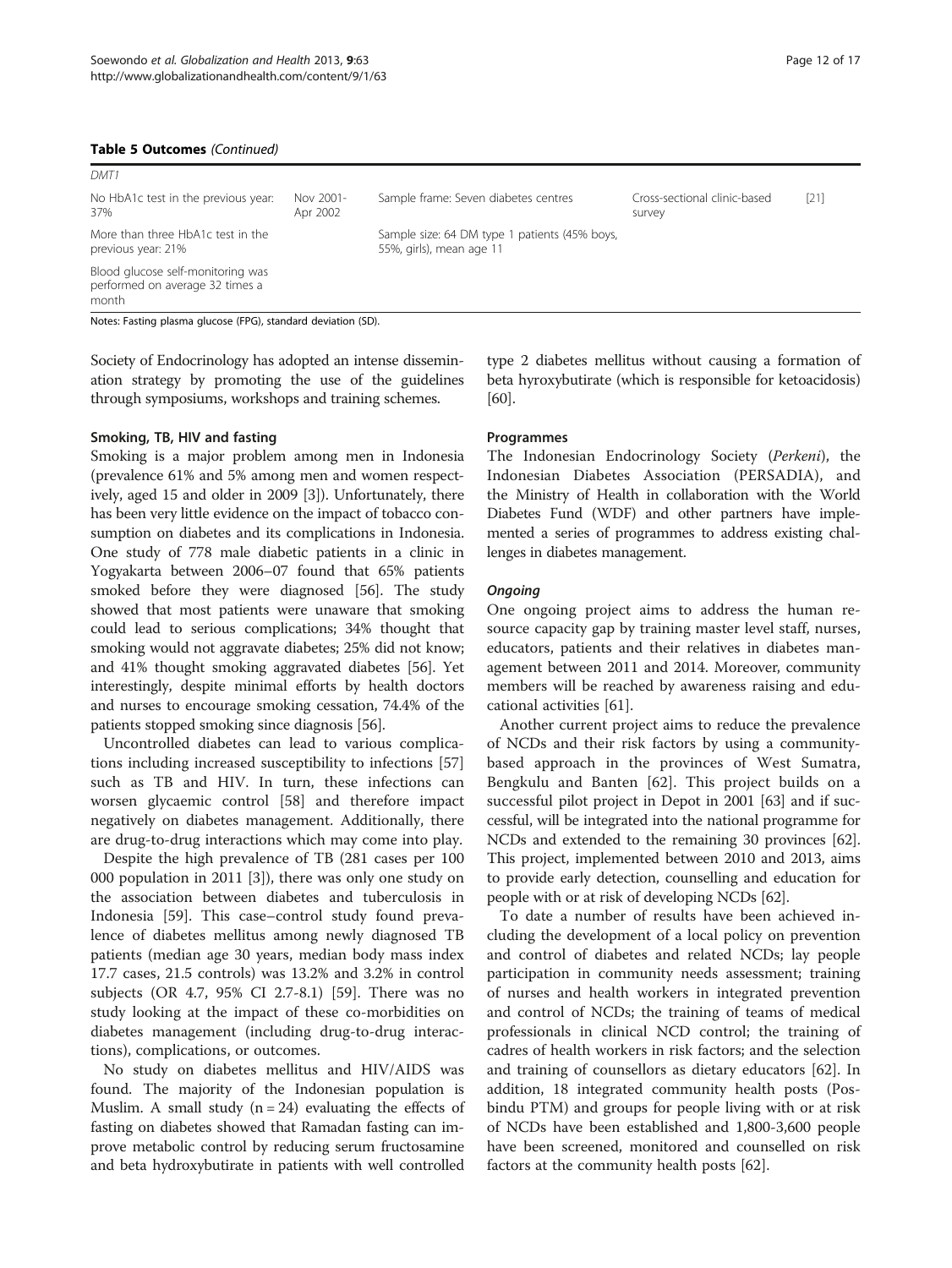Another ongoing project (2009–2012) at the time of writing is trying to improve the ability of the health care system to deliver diabetes retinopathy care. The current project outcomes include the renovation of a screening facility and the purchase of diagnostic equipment; training of healthcare staff including specialists as well as educators; awareness raising activities; screening and treatment of diabetic retinopathy [\[64\]](#page-16-0). As part of this initiative, Cipto Mangunkusomo Hospital strengthened collaborations between the endocrinology clinic and the ophthalmology department for the treatment of diabetes retinopathy [[65](#page-16-0)]. All newly diagnosed diabetes patients are referred for the DR test and existing patients are checked once a year. Screening and retinal photo grading are provided for free and vouchers are distributed in the community to encourage people to visit the hospital to get screened [\[65\]](#page-16-0). The cost of laser treatment varies depending on the insurance scheme but it is free for non-insured people. Furthermore, a registration card was introduced to facilitate keeping track of patients [\[65\]](#page-16-0).

## Completed

To address the lack of trained staff in diabetes foot care and the paucity of diabetes foot clinics (only four at the beginning of the project), a training programme was conducted between 2008 and 2011 [\[66\]](#page-16-0). As a result of this, three internists and two nurses received intensive foot care training, who then in turn trained 40 foot care teams (40 internists and 68 nurses) from all provinces in Indonesia in basic foot care training. Additionally, 14 new diabetic foot clinics have been established and two clinics improved; 8,000 patients have been screened for diabetic foot; and training modules, guidelines and education materials have been developed [[66\]](#page-16-0).

In an attempt to address the lack of awareness about type 1 diabetes in children, a programme to improve management of this condition was implemented [\[53](#page-16-0)]. Between 2008–2011, 381 paediatricians from seven cities have been trained in the management of type 1 diabetes; 61 nurses have been trained as diabetes educators; 150 families with children having type 1 diabetes have been trained in diabetes management; 731 children with diabetes have been registered and now receive care; treatment guidelines for type 1 diabetes have been revised; and nearly 11 million people have been reached through media awareness activities [\[53\]](#page-16-0).

Between 2006 and 2008, 1,237 health care professionals have been trained in diabetes management in eight cities/provinces (Jakarta, Yogyakarta, Surabaya, Denpasar, Medan, Makassar, Bandung and Padang) in order to improve diabetes care delivery [\[67](#page-16-0)]. This led to an increase in the percentage of hospitals providing diabetes education from 52.8% to 67.7% and from 46.3% to 67.8% in primary health centres [[67\]](#page-16-0).

Lack of awareness about the disease is particularly problematic in rural areas. This can lead to delayed diagnosis and early onset of complications. To address this, but also to increase the ability of healthcare workers to meet the needs of patients, a public awareness raising and training for healthcare staff was implemented between 2005–2008 in two rural areas (Kediri City and Kediri Regency). During this time period, social educators and health workers have been trained and diabetes awareness information posts have been established in 26 districts [[68](#page-16-0)].

## PROLANIS

Prolanis is a chronic diseases management programme that is part of Askes. The programme started in 2010 and focuses on the self-management of diabetes. It shifted part of the consultation services and monthly checks from the hospital to the health centre to benefit patients in terms of significantly lower waiting times and more time for counseling and patient education [\[69](#page-16-0)]. This is a positive change for Askes insurees but raises questions of unequal access to information and education for those not insured by Askes.

## Policy and strategy to address diabetes

Indonesia has released its first diabetes programme at the National Congress of Perkeni in July 2012. The programme will include a variety of stakeholders involved in diabetes management and will focus on prevention and increasing the capacity for diagnosis and management of diabetes. In addition to that, an extensive training programme for doctors in the field of diabetes is currently running.

## **Discussion**

A key focus area that needs to be addressed is the current lack of formulated health policies, strategies and action plans to tackle the emerging diabetes epidemic. Isolated interventions do take place, but in the absence of an overall framework guiding the process and ensuring sustainability, planning, and coherence, its overall impact may suffer. On the positive side, a national diabetes plan was launched in late 2012.

### Health systems challenges in diabetes management

This section reflects on health system challenges from some of the authors' own experiences of working in the country.

The provision of quality care for diabetes patients starting from early diagnosis to treatment and prevention of complications in Indonesia is hampered by a fragile health system. The health workforce has major deficiencies in terms of numbers and quality of training, greatly affecting the quality and efficiency of health service in Indonesia. In 2007, the number of physicians per 10,000 population was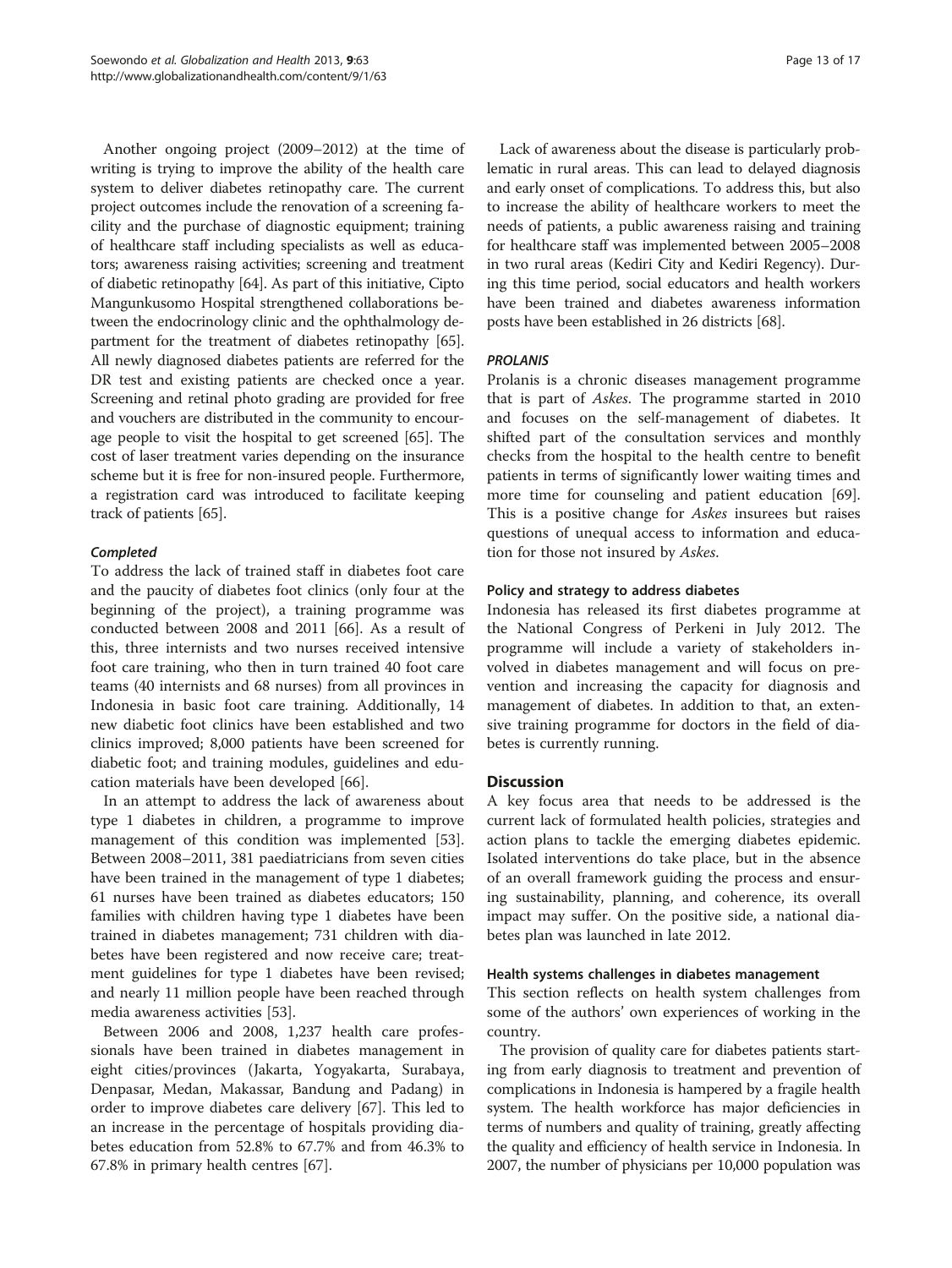2.9, well below the regional average (5.6) and the world average (14.2), while the number of nurses and midwives per 10,000 population was 20.4, higher than the regional average (10.9) but below the world average (28.1) [\[3](#page-15-0)]. In terms of specialists, in 2010, there were only about 70 endocrinologists in the country [\[70\]](#page-16-0). Moreover, most general practitioners and midwives work in urban areas and only a limited number of them practice in remote areas.

In terms of public infrastructure at the primary care level, Indonesia is generally regarded as having relatively adequate levels of provision with one public health centre for every 30,000 people on average [\[71](#page-16-0)]. However, this figure conceals large variations in geographic accessibility, with people in remote interior or small island locations having particularly poor access.

Due to the lack of expertise and diagnostic equipment at the primary care level, diabetes care is concentrated in diabetes clinics at secondary and tertiary care levels leading to higher costs for the healthcare system and the individual which can lead to increased barriers to accessing care. In this context, it is hoped that efforts towards reaching universal health coverage by 2014 will help strengthen primary care capacity particularly in the area of diabetes. The private sector is increasingly important in the provision of health care in Indonesia, especially in large cities, where there are wide variations in quality of care. Furthermore, owing to lack of regulation on pricing and quality of services, users are more susceptible to excessive treatment and overcharging [\[72](#page-16-0)].

Lack of resources in the public sector can partly be explained by low public spending on health. In 2010, total health expenditure on health represented only 2.6% of GDP corresponding to a total expenditure on health per capita of US\$ 77 at the 2010 exchange rate (US\$ 112 at purchasing power parity) [[3](#page-15-0)]. Nearly half of it, 49.1%, was publicly funded [\[73\]](#page-16-0). Further, health insurance remains limited in coverage, breadth and depth (number of people insured and services covered).

Medicines to treat diabetes are not reaching everyone due to limited affordability and availability, as well as other factors. Medicines are generally available in main cities or in the private sector but there are serious availability problems in public primary health centres and in rural areas. At primary care level, drug availability is very limited; at hospital level, availability varies widely. This is caused mainly by the geographical barriers or supply chain problems due to underfunding. In addition, not all medicines to treat diabetes are covered by health insurance, especially the newest and more expensive classes of medicines. At the same time, the use of traditional medicines is widespread; this is particularly problematic due to the weak quality control mechanisms in place [\[72](#page-16-0)].

These issues are further exacerbated by a weak health information system hampered by poor coordination and integration between different data sources, duplication of data collection efforts, ill-defined division of reporting responsibilities and very little reporting from the private sector which represents half of the total service delivery [[4,](#page-15-0)[72\]](#page-16-0). These challenges were severely aggravated by the decentralisation process which led to the partial collapse of the health information system [[4,](#page-15-0)[72\]](#page-16-0). As a result, no nationally representative data on health indicators has become available since 2001 [\[4](#page-15-0)[,72](#page-16-0)].

Without sound data, it is difficult to inform health policy and programmes. Although diabetes mellitus type 2 is gaining importance on the national health agenda, a coordinated framework of action for Government, donors, and the private sector is yet to be developed and implemented.

#### Further considerations on the data

Nearly all the studies reviewed were conducted at health facility level. In a country like Indonesia, where incomplete insurance coverage affects access to healthcare for those in lower socioeconomic groups who are not insured and have limited ability to pay out-of-pocket, it is doubtful whether these data represent the actual incidence, prevalence, screening frequency and outcome situation in the country.

In this respect, Riskesdas differs from the studies just described, as it looks at the percentage of patients in the community who were receiving treatment at the time of the survey.

In general, only cross-sectional information is available. No longitudinal study following a cohort of patients and investigating risk factors for poor outcomes was found.

Despite the development of a national renal database, no recent study was found in the peer-reviewed literature, raising questions about the use of the data collected to inform policies and programmes. The latest available estimates from the Indonesian Society of Nephrology showed a general increase in ESRD incidence and prevalence rates between 2002 and 2006 in East and Central Java, Jakarta and Bali. The increase was probably due to improved availability of health facilities, experts and coverage through Askes and Jamkesmas.

Moreover, there was no information available on care seeking pathways or the role of the traditional sector, which is known to be important especially in rural and remote areas. There was also no information on compliance and reasons for non-compliance which are all essential pieces of evidence to inform an effective national strategy to address diabetes.

There is a lack of information on the impact of programmes beyond intermediate outcomes such as the number of people trained; percentage of health centres providing education; or development of training material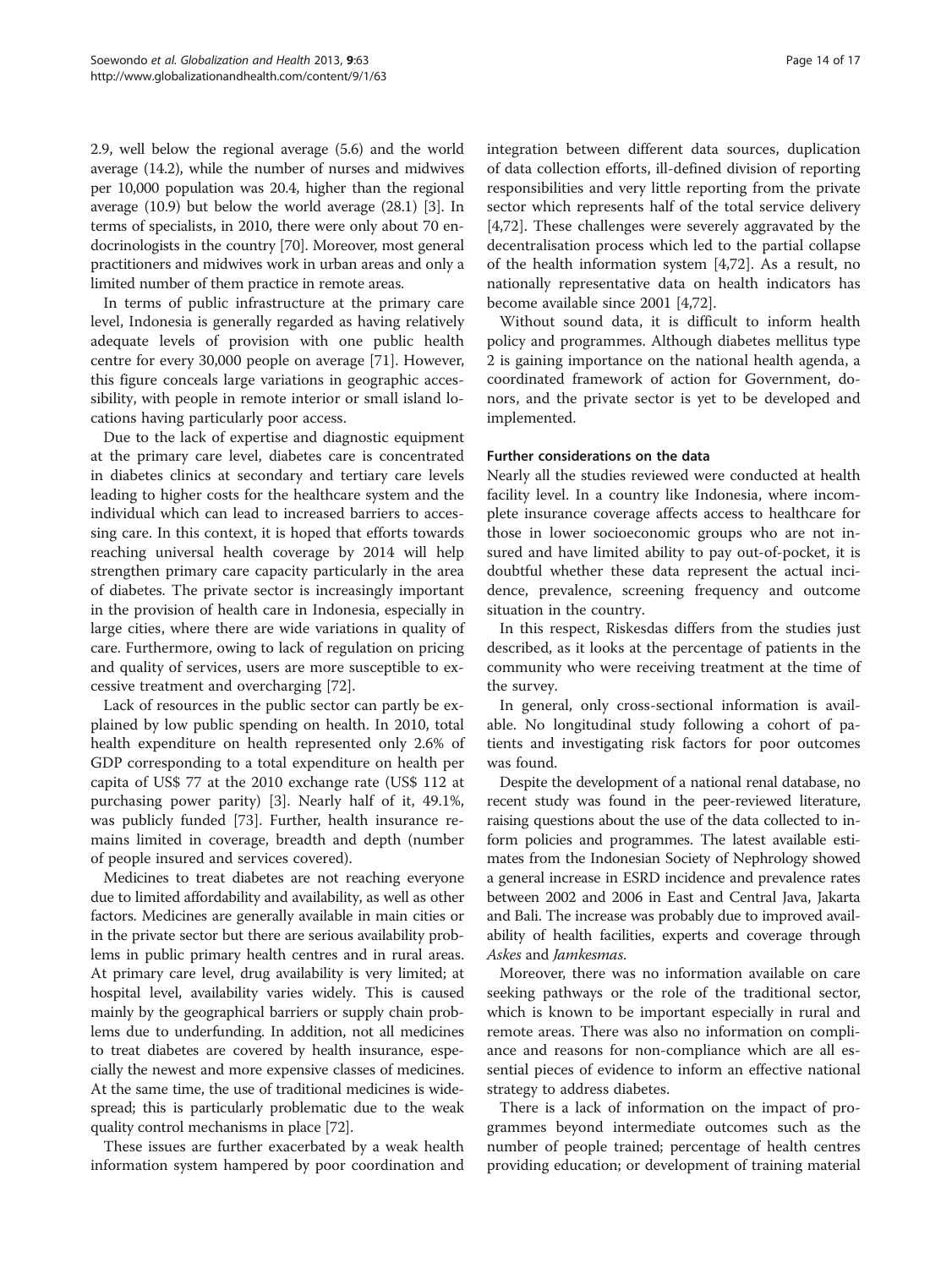and guidelines (e.g. has detection rate increased as a result of training, have outcomes improved, are there fewer complications arising due to better screening?)

For example, based on the available information online, a number of questions and concerns have arisen regarding the diabetic retinopathy initiative at Cipto Mangunkusomo Hospital. In which communities are the screening vouchers being distributed and who uses them? Are the vouchers reaching those who are most in need? Who pays for these free screening services? Who pays for the free laser treatment for uninsured patients and how should this service be sustainably financed in the long-term if more and more uninsured people start to ask for it? Will the achievement of universal health coverage be delayed? Further, are there plans to expand this initiative to other hospitals? At the moment only people living within a reasonable travelling distance from the referral hospital are able to benefit from these free screening services.

## Conclusions

Despite methodological limitations affecting the studies reviewed, evidence suggests that the prevalence of diabetes in Indonesia has increased over time. Our findings also highlighted wide disparities in the prevalence of diabetes across the country and the presence of a very large number of undiagnosed patients.

The paucity of available data (particularly for type 1 diabetes) and its unrepresentativeness of the whole country, calls for more evidence to be collected on the direct and indirect cost of diabetes. Such evidence is needed to uncover existing disparities within the country and to estimate the resources that will be needed to provide comprehensive diabetes care as part of the Government's plan to provide universal health coverage.

Access to preventive and curative services is further challenged by disparities in health service provision, human resource distribution, and treatment availability. These disparities appear to be strengthened by the archipelago formation of the country which is conducive to unequal distribution of services and tends to favour urban areas over rural and remote areas.

In addressing these issues, the Ministry's plan to reach universal health coverage represents an opportunity to strengthen access to healthcare and the number and the quality of services offered at primary care level. However, it must ensure that increased access also focuses on marginalised communities and that it will be backed by the necessary funds to ensure its scaling up and longterm sustainability.

In the light of these challenges, the authors suggest the following priority actions:

• Building on the initial positive results achieved by Askens/Perkeni, to improve training of primary

health care doctors and nurses to include management of non-communicable diseases with particular emphasis on diabetes and its related comorbidities and complications

- To reform referral patterns from the current focus on inpatient care to a strong primary health care system
- To increase coverage of essential drugs as part of universal health insurance
- To improve availability of equipment in public primary health care facilities
- To improve health service delivery to remote areas by sharing lessons with other countries experiencing the similar challenges
- Provide education on self-management of diabetes to patients and emphasis on the importance of undergoing regular checks for complications
- To increase awareness in the population about NCDs by launching mass information campaign through main national media and education of pupils in schools
- To focus on prevention and develop strong antitobacco legislations and food policy to protect vulnerable groups such as children
- To strengthen data collection systems for type 1 and 2 diabetes by collecting routine data at local level; centralising them at national level for analysis; using these data, complemented by regular surveys such as Riskesdas, to inform planning and decision-making

## **Endnotes**

Yunir, E. 2008. Diabetic Foot in Indonesia. Presentation at the Kyoto Foot Meeting. Training of Diabetic Foot Care for Young Doctors. 5–7 March 2008.

### **Abbreviations**

CAPD: Continuous ambulatory peritoneal dialysis; ESRD: End-stage renal disease; NCDs: Non communicable diseases; CDs: Communicable diseases; FPG: Fasting plasma glucose; Perkeni: Perkumpulan endocrinologi Indonesia; IDMP: International diabetes management practices study; IDR: Indonesian Rupee; ISE: The Indonesian society of endocrinology; Askes: Asuransi Kesehatan; Jamkesmas: Jaminan Kesehatan Masyarakat; OGTT: Oral-glucose tolerance test; TB: Tuberculosis.

#### Competing interests

The funding to conduct this study was provided by Novo Nordisk Switzerland. The sponsor had no involvement in the study design, data collection and analysis, and writing. AF received travel reimbursement and speaker fees from Novo Nordisk for delivering two presentations on diabetes in EU5 at national diabetes conferences in Portugal and Spain.

#### Authors' contribution

PS retrieved data from the Ministry of Health Republic of Indonesia and Askes. All authors contributed to the literature review and in the appraisal of the retrieved information. PS and DT wrote the first draft, AF redrafted subsequent versions of the article up to its final version. All authors approved the final manuscript.

#### Authors' information

Pradana Soewondo currently serves as President of The Indonesian Society of Endocrinology. In this role, he provides leadership of scientific and medical activities, including research programs, professional publications,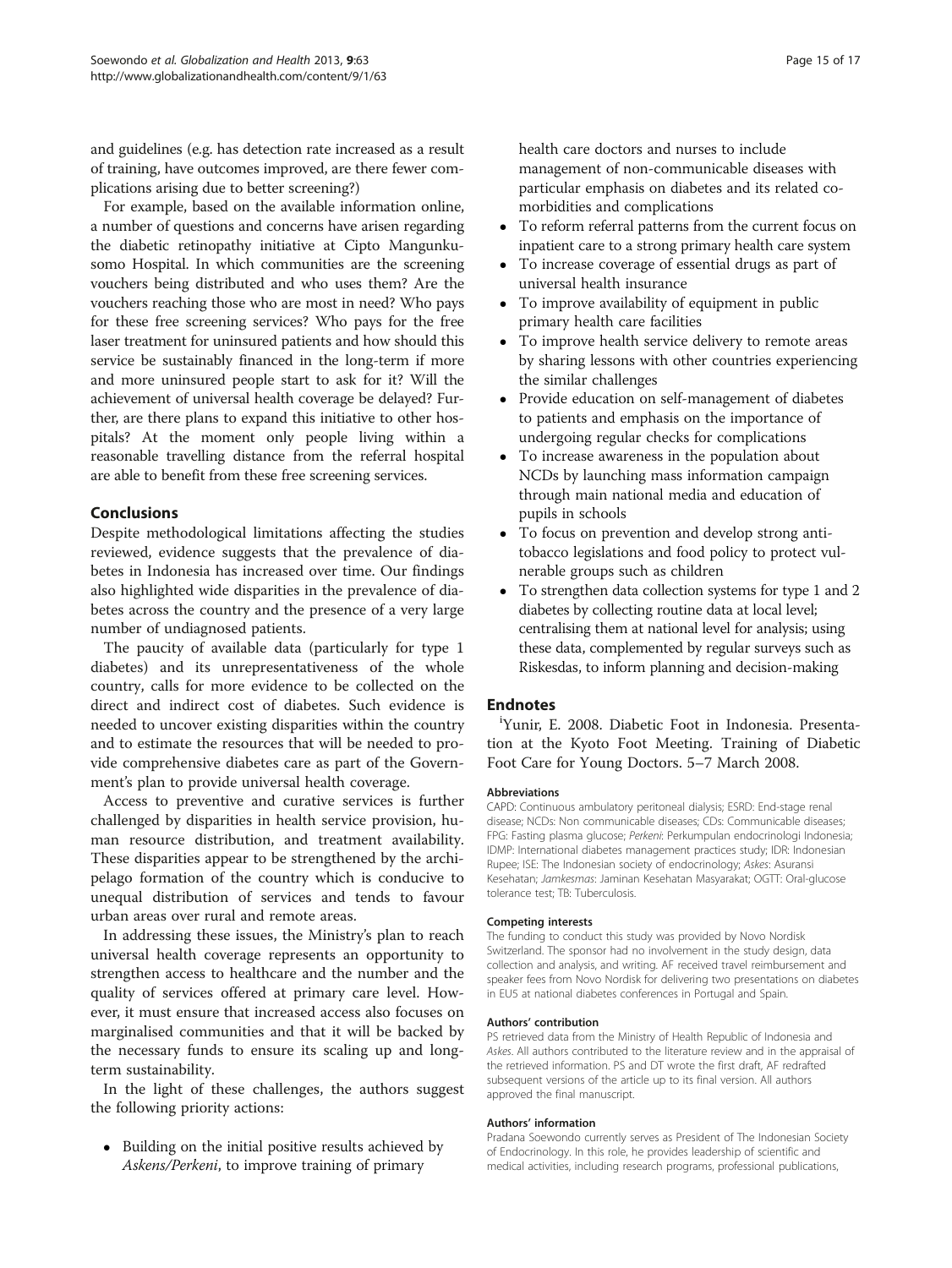<span id="page-15-0"></span>medical information, and professional education. He received his doctoral degree from Faculty of Medicine University of Indonesia. In addition to his role, Professor Pradana holds an academic appointment as a Manager of Education and Student Affairs at the Faculty of Medicine University of Indonesia. He is currently a staff member at the Division of Metabolism and Endocrinology, Department of Internal Medicine, Faculty of Medicine University of Indonesia.

Dicky Levenus Tahapary is also a staff member at the Division of Metabolism and Endocrinology, Department of Internal Medicine, Faculty of Medicine University of Indonesia and also a member of The Indonesian Society of Endocrinology.

Alessandra Ferrario is a Research Officer in health and pharmaceutical policy within the Medical Technology Research Group, LSE Health and a PhD candidate in the Department of Social Policy at the London School of Economics and Political Science.

#### Acknowledgements

The authors would like express their gratitude to Askes and The Ministry of Health Republic of Indonesia for providing the required data for this study and to Novo Nordisk Switzerland for funding this study. We would like to thank Ms Marsha Fu and Ms Danica Kwong for their excellent editorial assistance.

#### Author details

<sup>1</sup> Division of Metabolism and Endocrinology, Department of Internal Medicine, Faculty of Medicine University of Indonesia, Dr. Cipto Mangunkusumo Hospital, Jakarta, Indonesia. <sup>2</sup>LSE Health, London School of Economics and Political Science, Houghton Street, WC2A 2AE, London, UK.

#### Received: 20 February 2013 Accepted: 11 November 2013 Published: 3 December 2013

#### References

- 1. Website of Statistics Indonesia: Population. [[http://www.bps.go.id/eng/index.](http://www.bps.go.id/eng/index.php) [php](http://www.bps.go.id/eng/index.php)], Accessed 14.12.2012.
- 2. Website of the International Diabetes Federation: IDF Diabetes Atlas Update. 2012. [<http://www.idf.org/diabetesatlas/previouseditions>], Accessed 28.11.2012.
- 3. World Health Organization: Global Health Observatory. [[http://www.who.int/](http://www.who.int/gho) [gho](http://www.who.int/gho)], Accessed 01.03.2012.
- Rokx C, Schieber G, Harimurti P, Tandon A, Somanathan A: Health Financing in Indonesia A Reform Road Map. Washington DC: The World Bank; 2011.
- 5. Website of the World Health Organization: Indonesia NCD profile. 2010. [[http://www.who.int/nmh/countries/idn\\_en.pdf\]](http://www.who.int/nmh/countries/idn_en.pdf), Accessed 14.12.2012.
- 6. Chan J, Malik V, Jia W, Kadowaki T, Yajnik C, Yoon K, Hu F: Diabetes in Asia: epidemiology, risk factors, and pathophysiology. JAMA 2009, 301(20):2129–2140.
- Ghufron Mukti A: Progress and challenges to achieve universal coverage in Indonesia. In Presentation at the Prince Mahidol Award Conference, 24–28 January 2012. Bangkok, Thailand; 2012. [\[http://www.pmaconference.mahidol.](http://www.pmaconference.mahidol.ac.th/) [ac.th/\]](http://www.pmaconference.mahidol.ac.th/), Accessed 23.11.2012.
- 8. Website of the International Labour Organization: Indonesia: Overview of schemes. [<http://www.ilo.org>], Accessed 18.12.2012.
- 9. Adam FM, Adam JM, Pandeleki N, Mappangara I: Asymptomatic diabetes: the difference between population-based and office-based screening. Acta Med Indones 2006, 38(2):67–71.
- 10. Pramono L, Setiati S, Soewondo P, Subekti I, Adisasmita A, Kodim N, Sutrisna B: Prevalence and predictors of undiagnosed diabetes mellitus in Indonesia. Acta Med Indones-Indones J Intern Med 2010, 42(4):216–223.
- 11. Mihardja L, Delima, Siswoyo H, Ghani L, Soegondo S: Prevalence and determinants of diabetes mellitus and impaired glucose tolerance in Indonesia (a part of basic health research/riskesdas). Acta Med Indones 2009, 41(4):169–173.
- 12. Soegondo S, Widyahening I, Istiantho R, Yunir E: Prevalence of diabetes among suburban population of ternate - a small remote island in the eastern part of Indonesia. Acta Med Indones 2011, 43(2):99–104.
- 13. Sutan-Assin M, Rukman Y, Batubara J: Childhood onset of diabetes mellitus, Report on hospital cases. Paediatr Indones 1990, 30(7–8):209–212.
- 14. Sutanegara D, Darmono, Budhiarta A: The epidemiology and management of diabetes mellitus in Indonesia. Diabetes Res Clin Pract 2000, 50(Suppl. 2):S9–S16.
- 15. Waspadji S, Ranakusuma A, Suyono S, Supartondo S, Sukaton U: Diabetes mellitus in an urban population in Jakarta. Indonesia. Tohoku J Exp Med 1983, 141(Suppl. 1):219–228.
- 16. National Institute of Health Research and Development: Population Health Basic Health Research - RISKESDAS 2007. Indonesia Jakarta: Ministry of Health Republic of Indonesia Jakarta; 2009.
- 17. Rao C, Soemantri S, Djaja S, Suhardi, Adair T, Wiryawan Y, Pangaribuan L, Irianto J, Kosen S, Lopez AD: Mortality in Central Java: results from the Indonesian mortality registration system strengthening project. BMC Res Notes 2010, 3:325.
- 18. Ringborg A, Cropet C, Jönsson B, Gagliardino J, Ramachandran A, Lindgren P: Resource use associated with type 2 diabetes in Asia, Latin America, the Middle East and Africa: results from the International Diabetes Management Practices Study (IDMPS). Int J Clin Pract 2009, 63(7):980–982.
- 19. Andayani T, Imaningsih I: Cost analysis of antidiabetic drugs for diabetes mellitus outpatient in Kodya Yogyakarta Hospital. Malay J Phar Sci 2007, 5(1):19–23.
- 20. Andayani T: Cost analysis of diabetes mellitus therapy in dr, Sardjito hospital Yogyakarta. Maj Farm Indones 2006, 17(3):130–135.
- 21. Craig ME, Jones TW, Silink M, Ping YJ: Diabetes care, glycemic control, and complications in children with type 1 diabetes from Asia and the Western Pacific Region. J Diabetes Complications 2007, 21(5):280–287.
- 22. Prodjosuadjadi W, Suhardjono A: End-stage renal disease in Indonesia: treatment development. Ethn Dis 2009, 19(Suppl.1):S1–33-36.
- 23. Rhee S, Guan H, Liu Z, Cheng S, Waspadji S, Palmes P, Tai T, Suwanwalaikorn S, Kim Y, Group. P-SS: Multi-country study on the prevalence and clinical features of peripheral arterial disease in Asian type 2 diabetes patients at high risk of atherosclerosis. Diabetes Res Clin Pract 2007, 76(1):82–92.
- 24. Santoso M, Yuliana M, Mujono W: Kusdiantomo: pattern of diabetic foot at Koja Regional General Hospital, Jakarta, from 1999 to 2004. Acta Med Indones-Indones J Intern Med 2005, 37(4):187–189.
- 25. Triyanti K: Renal function decrement in type 2 diabetes mellitus patients in Cipto Mangunkusumo Hospital. Acta Med Indones 2008, 40(4):192–200.
- 26. Soewondo P, Soegondo S, Suastika K, Pranoto A, Soeatmadji D, Tjokroprawiro A: The DiabCare Asia 2008 study – outcomes on control and complications of type 2 diabetic patients in Indonesia. Med J Indones 2010, 19(4):235–244.
- 27. Razy F: Prevalensi dan faktor risiko nefropati diabetik pada penyandang DM tipe-2 di pusat pelayanan kesehatan primer. In Thesis. Universitas Indonesia: Fakultas Kedokteran; 2002.
- 28. Handayani O, Tandra H: Pattern of type 2 diabetes mellitus in Surabaya, Indonesia. Endocrine Abstracts 2010, 22:P308.
- 29. Sja'bani M, Asdie A, Widayati K, Subroto Y, Kariadi S, Arifin A, Adhiarta I, Permana H, Askandar T, Hendromartono, et al: Microalbuminuria prevalence study in hypertensive patients with type 2 diabetes in Indonesia. Acta Med Indones 2005, 37(4):199–204.
- 30. Galastri M: Nefropati diabetik dan manifestasi klinis pengunjung baru DM type 2 di poliklinik metabolic endokrin RSUPNCM Thesis Fakultas Kedokteran Jakarta. 2003.
- 31. Sutjahjo A, Taniguchi H, Hendromartono, Tjokroprawiro A, Baba S: High frequency of autonomic as well as peripheral neuropathy in patients with malnutrition-related diabetes mellitus. Diabetes Res Clin Pract 1988, 5(3):197–200.
- 32. Prodjosudjadi W, Suhardjono, Suwitra K, Pranawa, Widiana I, JS L, Nainggolan G, Prasanto H, Wijayanti Y, Dharmeizar, et al: Detection and prevention of chronic kidney disease in Indonesia: initial community screening. Nephrology (Carlton) 2009, 14(7):669–674.
- 33. Andayani T, Ibrahim M, Asdie A: Assessing the impact of complications on the direct medical costs of type 2 diabetes mellitus outpatients. Int J Cur Phar Res 2010, 2(2):32–35.
- 34. Prodjosuadjadi W: Incidence, prevalence, treatment and cost of end-stage renal disease in Indonesia. Ethn Dis 2006, 16(Suppl. 2):S2–14-16.
- 35. Suhardjono A: The development of a continuous ambulatory peritoneal dialysis program in Indonesia. Perit Dial Int 2008, 28(3):S59–S62.
- 36. Eppens MC, Craig ME, Jones TW, Silink M, Ong S, Ping YJ: Type 2 diabetes in youth from the Western Pacific region: glycaemic control, diabetes care and complications. Curr Med Res Opin 2006, 22(5):1013–1020.
- 37. Ota K: Current status of organ transplants in Asian countries. Transplant Proc 2004, 36(9):2535–2538.